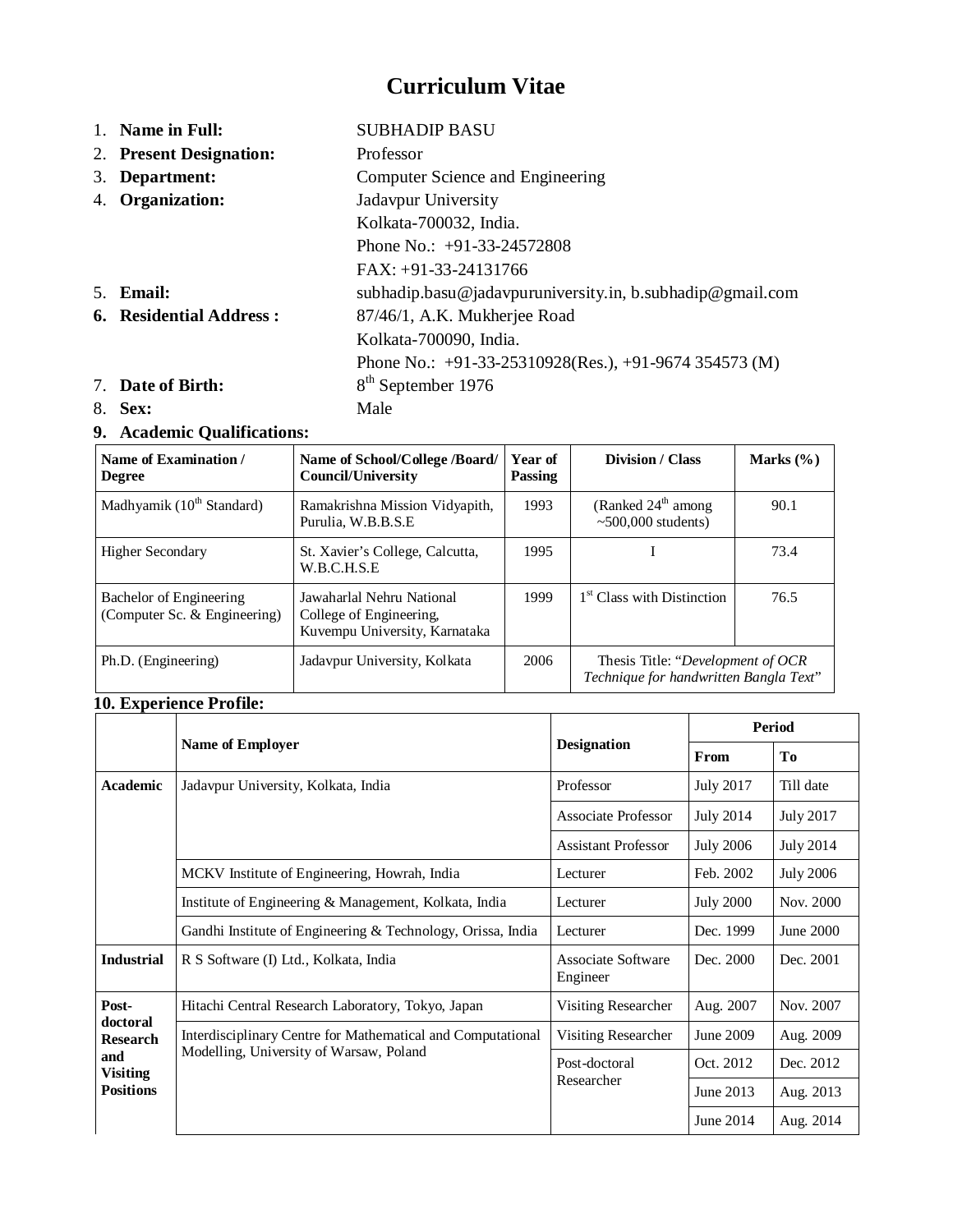|                                    | Department of Electrical and Computer Engineering, The<br>University of Iowa, USA |                                       | June 2010        | June 2011   |
|------------------------------------|-----------------------------------------------------------------------------------|---------------------------------------|------------------|-------------|
|                                    |                                                                                   | Visiting Scientist                    | Oct. 2015        | Nov. 2015   |
|                                    | School of Computing, Bournemouth University, UK                                   | Visiting Researcher                   | June 2015        | July 2015   |
|                                    | LORIA, University of Lorraine, Nancy, France                                      | <b>Visiting Professor</b>             | May 2016         | June $2016$ |
|                                    | Nencki Institute of Experimental Biology, Warsaw, Poland                          | Visiting Scientist                    | <b>July 2017</b> | Aug. 2017   |
|                                    | Hannover Medical School, Germany                                                  | Visiting Scientist                    | May 2018         | June 2018   |
| <b>Adjunct</b><br><b>Positions</b> | Department of Electrical and Computer Engineering, The<br>University of Iowa, USA | <b>Honorary Research</b><br>Scientist | Dec. 2016        | Till date   |

#### **11. Contribution to Teaching:**

|                                                          | <b>Theoretical</b>                                                                                                               | <b>Sessional / Practical</b>                                                                                   |
|----------------------------------------------------------|----------------------------------------------------------------------------------------------------------------------------------|----------------------------------------------------------------------------------------------------------------|
| Subject / Paper taught in<br><b>Under Graduate Level</b> | Computer Graphics, Image Processing, Introduction to<br>computing, Computer Programming & Numerical<br>Methods, Embedded Systems | Computer Graphics, Introduction to<br>computing, Computer Programming $&$<br>Numerical Methods, Data Structure |
| Subject / Paper taught in<br><b>Post Graduate Level</b>  | Pattern Recognition and Image Processing, Computer<br>Graphics and Multimedia, Bioinformatics                                    | Computer Graphics, Data Structure                                                                              |

### **12. Contribution to Research:**

- **A. Publications:** (Annexure A)
	- SCI Journal Publications: **47**
	- Other Journal Publications: **31 (Scopus/DBLP/ISSN)**
	- List of edited volumes/books published: **8**
	- List of chapters contributed in edited volumes: **5**
	- List of papers published in National/International Conferences: **127**
- **B. Invited Talks Delivered:** (Annexure B)
	- International: 13; National: 24
- **C. Research Guidance towards Ph.D. (Engineering): Awarded:**
	- 1. Dr. Nibaran Das: "*A soft computing approach towards recognition of handwritten Bangla characters*", Cosupervisor: Prof. Mahantapas Kundu, JU. AWARDED in Oct. 2012.
	- 2. Dr. Ram Sarkar: "*Development of line extraction and segmentation techniques for unconstrained handwritten Bangla documents*", Co-supervisor: Prof. Mahantapas Kundu, JU. AWARDED in Dec. 2012.
	- 3. Dr. Ayatullah Faruk Mollah: "*Development of some camera based document processing techniques for mobile devices*", Co-supervisor: Prof. Mita Nasipuri, JU. AWARDED in Nov. 2013.
	- 4. Dr. Satadal Saha: "*Development of some techniques for automatic localization and interpretation of vehicle license plates*". Co-supervisor: Prof. Mita Nasipuri, JU. AWARDED in 2014.
	- 5. Dr. Sandip Rakshit: "A study on handwritten document management system". Co-supervisor: Prof. Kalyan Sankar Sengupta, IISWBM. AWARDED in 2014.
	- 6. Mr. Brijesh Sriwastava: "Analysis of protein-protein interactions using computational approaches", registered in Jadavpur University in March 2012. Co-supervisor: Prof. Ujjwal Maulik, JU. AWARDED in 2017.
	- 7. Ms. Pranati Rakshit: "Some studies on hemodynamic modelling in human cerebral vasculature", registered in Jadavpur University in October 2013. Co-supervisor: Prof. Mita Nasipuri, JU. AWARDED in 2019
	- 8. Mr. Sovan Saha: "Some studies on analysis of protein-protein interaction networks", registered in Jadavpur University in November 2015. Co-supervisor: Dr. Piyali Chatterjee, Netaji Subhash Engineering College. AWARDED in 2019

#### **Registered/Submitted:**

- 1. Ms. Soumi Paul: "Some studies on automatic analysis of human motions from video sequences", registered in Jadavpur University in June 2014. Co-supervisor: Prof. Mita Nasipuri, JU.
- 2. Mr. Bidhan Barai: "Development of some techniques for text-independent speaker recognition from audio signals", registered in Jadavpur University in August 2015. Co-supervisor: Dr. Nibaran Das, JU.
- 3. Mr. Anup Kumar Halder: "Human Protein Cluster Analysis", registered in Jadavpur University in December 2015.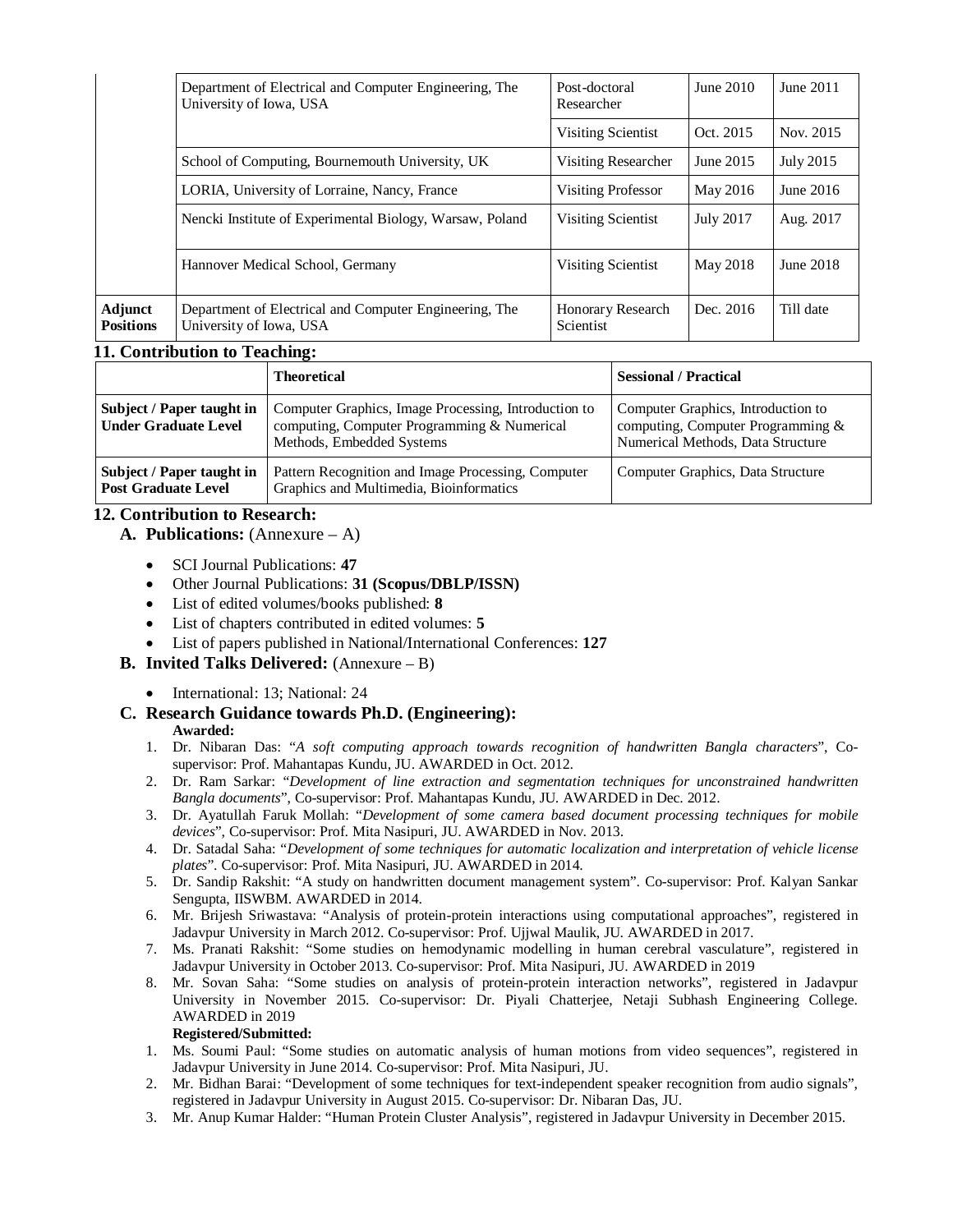- 4. Mr. Nirmal Das: "Advancement of Multiscale Opening Algorithm using Focalness and other Novel Techniques", registered in Jadavpur University in August 2017.
- 5. Mr. Soumyendu Sekhar Bandyopadhyay: "Computational Analysis of Large and Heterogeneous Biological Networks" registered in Jadavpur University in June 2019.
- 6. Mr. Shauvik Paul: "Quantitative analysis of dendritic spines from high resolution microscopic images" registered in Jadavpur University in June 2019.
- 7. Mr. Neelotpal Chakraborty: "multilingual scene text analysis: inherent challenges and probable solutions" registered in Jadavpur University in June 2019.

# **D. Academic Projects (Ongoing):**

| <b>Project Title</b>                                                                                           | Role                      | <b>Funding</b><br>Agency     | Amount           | <b>Duration</b>     | Period  |
|----------------------------------------------------------------------------------------------------------------|---------------------------|------------------------------|------------------|---------------------|---------|
| Development of some analytical<br>tools for analysis of large-scale<br>protein-protein interaction<br>networks | Principal<br>Investigator | DBT, Govt. of<br>India       | Rs.48,22,125/-   | 3 Years 6<br>months | 2017-21 |
| Multi-lingual Text Analytics for<br>Camera-based Handheld Devices                                              | $Co-$<br>Investigator     | DST, SERB,<br>Govt. of India | $Rs.25.96.440/-$ | 3 years 6<br>months | 2017-21 |

**Completed:**

| <b>Project Title</b>                                                                                                            | Role                                             | <b>Funding</b><br><b>Agency</b>          | <b>Amount</b>                                          | <b>Duration</b> | <b>Period</b> |
|---------------------------------------------------------------------------------------------------------------------------------|--------------------------------------------------|------------------------------------------|--------------------------------------------------------|-----------------|---------------|
| Multispectral Image Analysis<br>for Various Security and<br><b>Medical Applications</b>                                         | $Co-$<br>Investigator                            | PURSE-II,<br>DST, Govt. of<br>India      | Rs.37,00,000                                           | 3 Years         | 2015-19       |
| Hand Gesture Recognition in<br>Video for Speech and Hearing<br>Disabled                                                         | Principal<br>Investigator                        | RUSA-2,<br>MHRD, Govt.<br>of India       | Rs.5,70,000/-                                          | 1 Year          | 2019-20       |
| Design of a Multimodal<br><b>Biometric System for Various</b><br>Security and Forensic<br>applications (Phase-II)               | Principal<br>Investigator                        | UPE-II, UGC,<br>Govt. of India           | Rs.13,70,000                                           | 4 Years         | 2015-19       |
| Development of a new<br>morphological operator for<br>multi-scale opening of conjoined<br>objects                               | Principal<br>Investigator<br>(Research<br>Award) | UGC, Govt. of<br>India                   | $Rs.3,00,000/$ -<br>(excluding<br>salary<br>component) | 2 Years         | 2016-18       |
| Segmentation of the carotid<br>vasculature in human CT<br>angiography                                                           | Principal<br>Investigator                        | DST, Govt. of<br>India                   | Rs.8,58,000/-                                          | 3 years         | 2013-16       |
| Design of a Multimodal<br><b>Biometric System for Various</b><br>Security and Forensic<br>applications (Phase-I)                | Principal<br>Investigator                        | UPE-II, UGC,<br>Govt. of India           | Rs.13,63,200/-                                         | 3 Years         | 2012-15       |
| Sanketantar: A font converter<br>for Samit font encoded Bangla<br>document to Unicode encoded<br>Bangla document and vice versa | $Co-$<br>Investigator                            | SNLTR, Govt.<br>of West<br>Bengal, India | $Rs.1,20,000/$ -                                       | 6 months        | 2009          |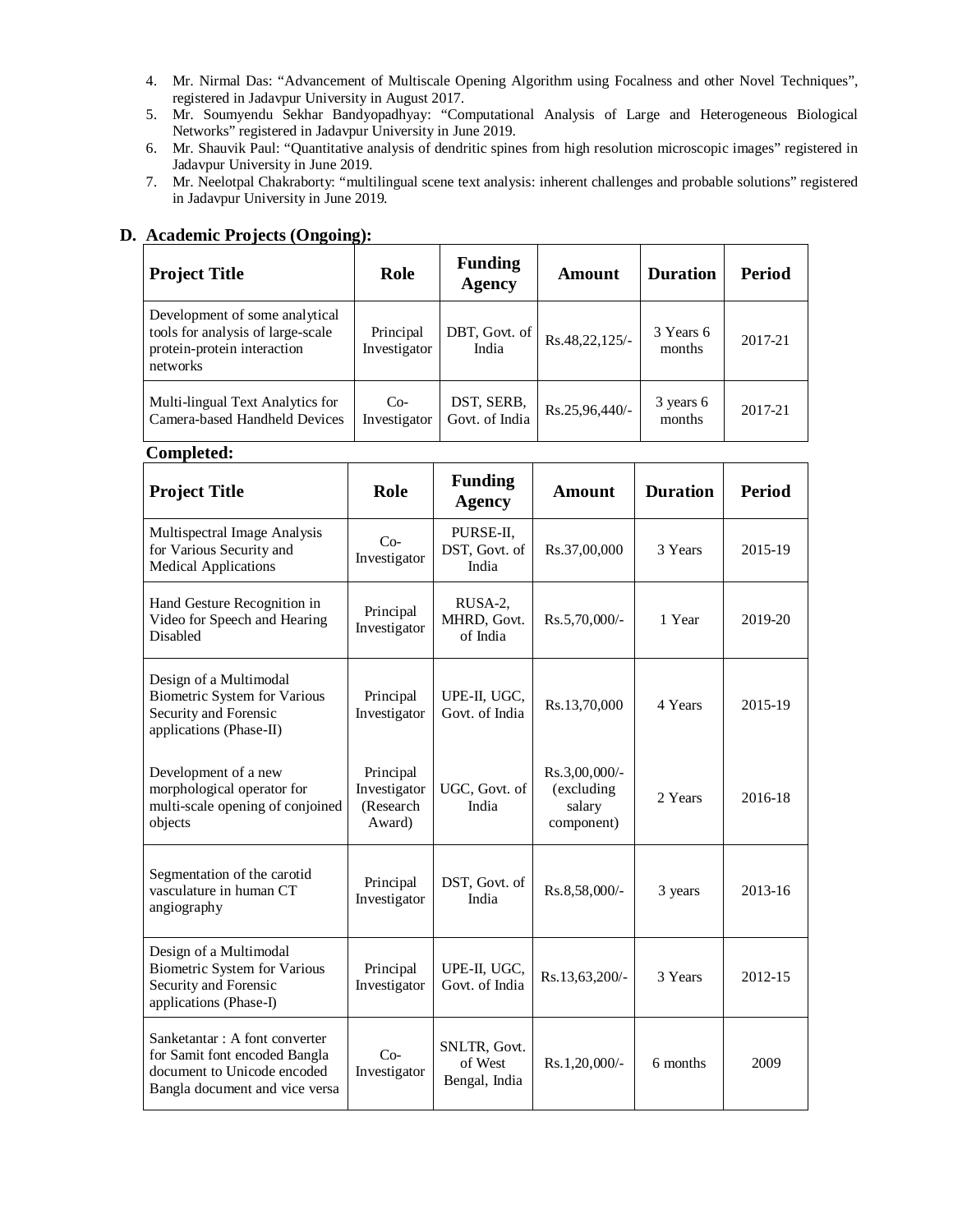| A vision based system for real-                        |                           |                        |               |        |         |
|--------------------------------------------------------|---------------------------|------------------------|---------------|--------|---------|
| time tracking of human<br>activities against a complex | Principal<br>Investigator | Jadavpur<br>University | $Rs.50.000/-$ | 1 Year | 2006-07 |
| background                                             |                           |                        |               |        |         |

## **E. Industrial Projects Undertaken:**

| <b>Responsibility</b>                | <b>Title of Project</b>                                                                                       | <b>Client</b>                                                       | Year    | <b>Status</b> |
|--------------------------------------|---------------------------------------------------------------------------------------------------------------|---------------------------------------------------------------------|---------|---------------|
| Convenor (Principal<br>Investigator) | Development of an Automatic<br><b>Handwritten Document</b><br><b>Recognition System</b>                       | eMotions Infomedia Pvt.<br>Ltd., Kolkata, India &<br>Kolkata Police | 2009-10 | Completed     |
| Convenor (Principal<br>Investigator) | Development of a Red Light<br>Violation Detection system for<br>an integrated vehicular traffic<br>management | eMotions Infomedia Pvt.<br>Ltd., Kolkata, India &<br>Kolkata Police | 2008-11 | Completed     |

### **F. Patents**

- Satadal Saha, **Subhadip Basu**, Mita Nasipuri, and Dipak Kumar Basu. "Image binarization based on grey membership parameter of pixels." U.S. Patent 8,744,208, issued June 3, 2014.
- Satadal Saha, **Subhadip Basu**, Mita Nasipuri, and Dipak Kumar Basu. "Image binarization based on grey membership parameters of pixels." U.S. Patent 8,406,554, issued March 26, 2013.

### **13. Scholarship, Fellowship, Awards etc.**

- Received an honorary position as **Research Scientist** from Department of Electrical and Computer Engineering, University of Iowa, USA.
- Received **DAAD Fellowship** to visit Hannover Medical School, Germany during May-June, 2018
- Received **Research Award from UGC**, Govt. of India for 2016-2018
- **Best Paper Award** in 4<sup>th</sup> International Conference on Advanced Computing, Networking, and Informatics (ICACNI), NIT Rourkela, Sep. 2016.
- **Best Paper Award** in First International Conference on ETCSIT, Kalyani University, India, 2015.
- Visiting Professor at LORIA, University of Lorraine, France, May-June, 2016.
- Received DST-ITS grant from Govt. of India to attend  $18<sup>th</sup>$  ICIAP at Genoa, Italy, Sep. 2015.
- Received EU-cLink Fellowship in 2015 to visit University of Bournemouth, UK, for one month.
- Received **FAST-TRACK Young Scientist Grant** in 2012 from Department of Science and Technology, Govt. of India, for a period of three years.
- Received European Union **EMMA-West Post-Doctoral fellowship** in 2012 for visiting University of Warsaw, Poland, for a period of six months.
- Received EMEA-2 Post-Doctoral fellowship in 2012 for visiting Université Pierre et Marie CURIE, France, for a period of nine months (did not join).
- Received DST-ITS grant from Govt. of India to visit HUST, China, during IEEE-ICBMI 2011.
- Received **BOYSCAST Young Scientist fellowship** in 2010 from Department of Science and Technology, Govt. of India, to visit University of Iowa, US, for a period of one year.
- Received European Union **EMMA fellowship** in 2009 for visiting University of Warsaw, Poland.
- Received **Hitachi Visiting Researcher (HIVIP) fellowship** in 2007 for visiting Hitachi Central Research Laboratory, Tokyo, Japan.
- Offered *Teacher Fellow* under Early Faculty Induction Programme of AICTE in 1999 (did not join).
- Awarded *National Scholarship* for excellence (ranked 24<sup>th</sup> in the state of West Bengal, India) in Madhyamik Pariksha (10<sup>th</sup> Standard Examination).

### **14. Membership of Professional Bodies:**

- Senior Member of IEEE, USA
- Life-member, IUPRAI (affiliated to IAPR).

### **15. Professional activities:**

 **Guest Editor, Pattern Recognition Letters (IF(2020): 3.255)**, Special issue on "DLVTA: Deep Learning for Video Text Analysis"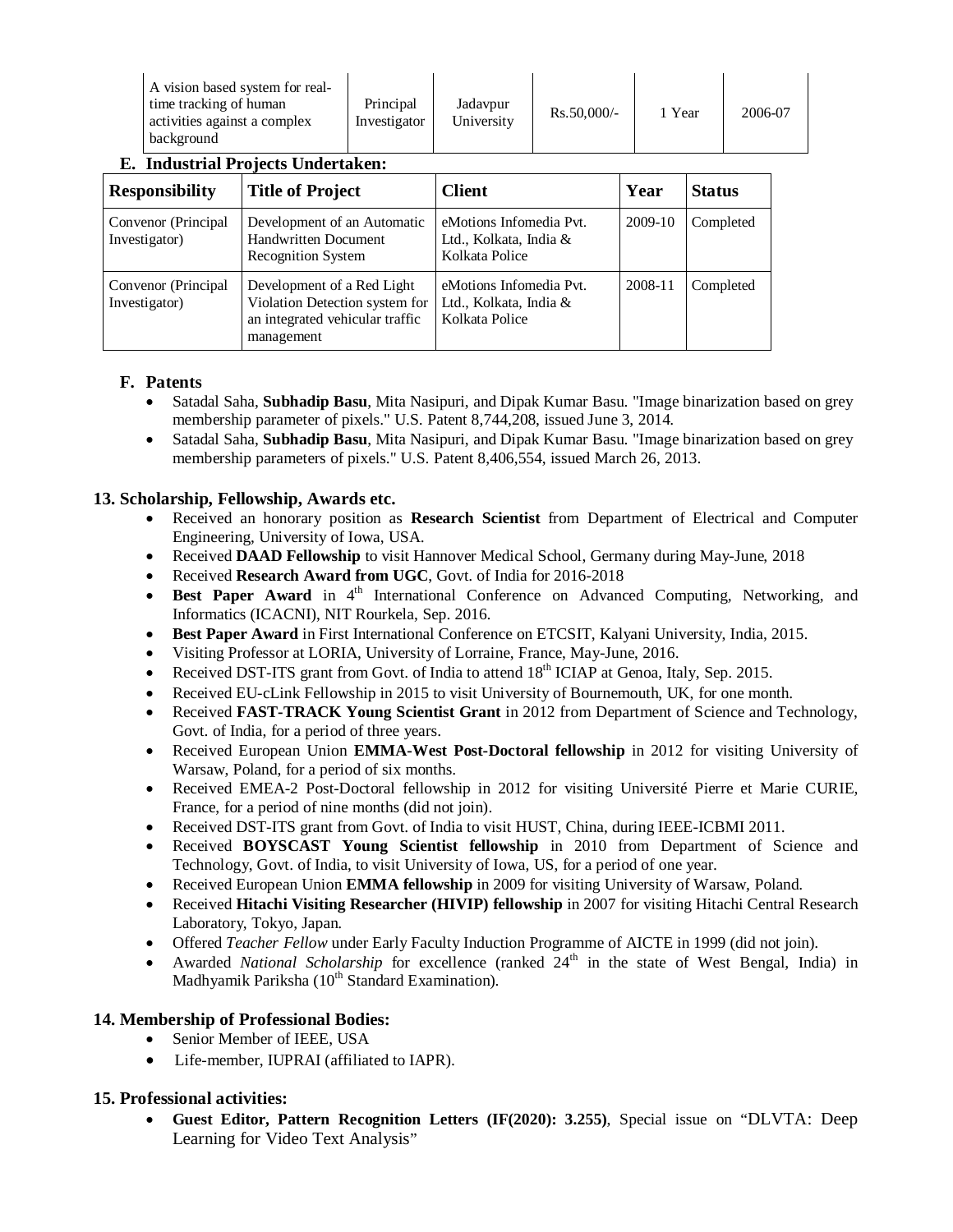- **Guest Editor, Briefings in Functional Genomics (IF(2020): 2.941)**, Special issue on "Emerging and Threatening Infectious Diseases: Functional Genomics Approaches"
- **Joint Coordinator**, MHRD Sponsored one-week GIAN course on "Human Genomics: Computational Methods and Applications", to be held at CSE Dept, JU during Dec. 11-16, 2017
- **Joint Coordinator**, MHRD Sponsored one-week GIAN course on "Digital Topology and Geometry in Medical Imaging: Theory and Application", held at CSE Dept, JU during January 9-14, 2017
- **Joint Coordinator**, UGC Human Resource Development Centre, Jadavpur University sponsored Oneweek Short Term Course on "MOOCs, E-content Development and Open Educational Resources," jointly organized by, School of Media, Communication and Culture & Centre for Microprocessor Applications for Training, Education & Research, at Department of Computer Science and Engineering, Jadavpur University, 11-17 February, 2020.
- **General Chair**, International Conference on Frontiers in Computing and Systems (COMSYS-2020), to be organized at Jalpaiguri Government Engineering College, Jalpaiguri, West Bengal, India from 13th to 15th January, 2020.
- **Program Chair**, 2<sup>nd</sup> IEEE International Conference on Recent Trends in Information Systems (ReTIS-2015); International Conference on Recent Trends in Information Systems (ReTIS-2011); 2<sup>nd</sup> National Conference on Recent Trends in Information Systems (ReTIS-2008).
- **Finance Chair**, 21<sup>st</sup> International Conference on Distributed Computing and Networks (ICDCN), January 2020, Kolkata.
- Organizing Vice-Chair, 9<sup>th</sup> International Conference on Distributed Computing and Networks (ICDCN), January 2008, Kolkata
- Convener, Organizing committee,  $11<sup>th</sup>$  International Conference on Frontiers in Handwriting Recognition (ICFHR), November 2010, Kolkata.
- Convener, National Conference on Recent Trends in Information Systems (ReTIS-2006), Kolkata.
- Session Chaired, in IEEE CALCON 2020, at Hotel Senses, Kolkata on February 28-29, 2020.
- Session Chaired, International Conference on Frontiers in Computing and Systems (COMSYS 2020), held on January 13–15, 2020 at Jalpaiguri Government Engineering College, West Bengal, India
- Member, Program Committee: CIMTA-2009; ICACCI-2013; ICPRAM-2015; RetComp-2015; iNIS-2015; iNIS-2016; ICPRAM-2017;
- Reviewer of Extra Mural Grant Proposals, DST-SERB, Govt. of India.
- Reviewer, IEEE Transaction on Pattern Analysis and Machine Intelligence (TPAMI), IEEE Transaction on Fuzzy Systems (TFS), IEEE Transaction on Biomedical Engineering (TBME), Pattern Recognition Letters, Applied Soft Computing, BMC Bioinformatics, International Journal of Document Analysis and Recognition (IJDAR), International Journal of Pattern Recognition and Artificial Intelligence (IJPRAI) etc.
- Chairperson, (past Vice-chair, Secretary, Treasurer), Computer Chapter, IEEE Kolkata Section.
- Member, Executive Committee, IEEE Young Professional affinity group, IEEE Kolkata section.
- Member, Board of Studies, School of Computer Science & Engineering, Techno India University, Kolkata
- Member, Board of Studies, Computer Science & Engineering Department, Techno India University, Kolkata
- PhD thesis examiner: IIT-BHU, RK University, Rajasthan, VTU, Karnataka, MS University, Tamilnadu.
- PhD Committee member, Dept. of IT, IIEST, Shibpur.

### **16. Current Areas of Research**

- Digital topology and geometry
- Handwritten/printed document analysis, segmentation and recognition
- Biomedical image analysis, Bioimage informatics
- Bioinformatics

**Place:** Kolkata, India (Subhadip Basu)

**Date: July 30, 2020**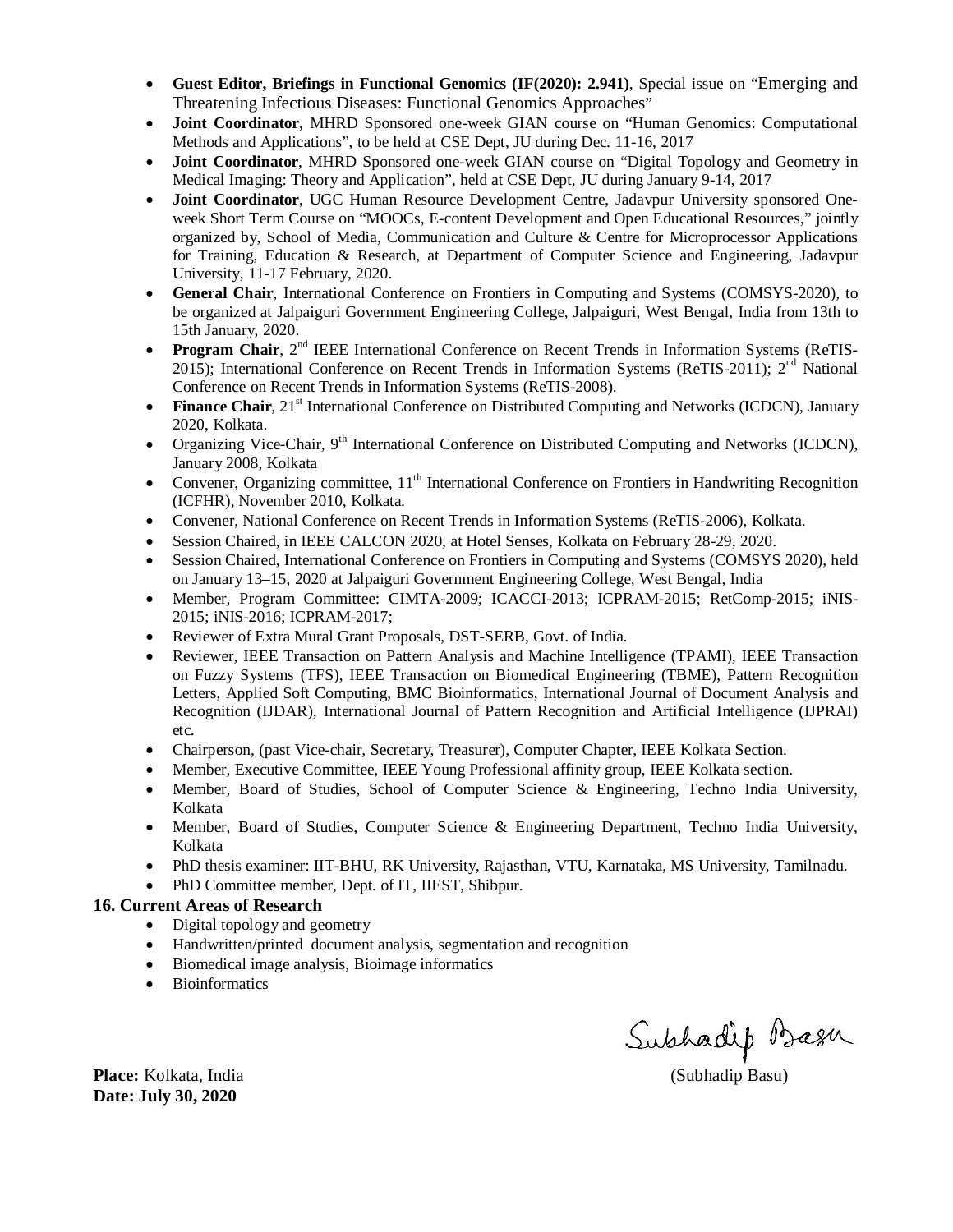## **List of SCI Journal Publications:**

#### **2020**

- 1. Yvonne Schill, Monika Bijata, Olga Kopach, Volodymyr Cherkas, Dalia Abdel-Galil, Katrin Böhm, Markus H Schwab, Michiyuki Matsuda, Valerie Compan, **Subhadip Basu**, Krystian Bijata, Jakub Wlodarczyk, Lucie Bard, Nicholas Cole, Alexander Dityatev, Andre Zeug, Dmitri A Rusakov, Evgeni Ponimaskin, "Serotonin 5-HT 4 receptor boosts functional maturation of dendritic spines via RhoA-dependent control of F-actin", Communications Biology, Nature Publication Group, in press.
- 2. Urban, Paulina, Vahid Rezaei Tabar, Michał Denkiewicz, Grzegorz Bokota, Nirmal Das, **Subhadip Basu**, and Dariusz Plewczynski. "The Mixture of Autoregressive Hidden Markov Models of Morphology for Dentritic Spines During Activation Process." Journal of Computational Biology (2020), in press.
- 3. **S. Basu**, U. Maulik, U. Pal, "Special Issue on Deep Learning for Video Text Analysis," Pattern Recognit. Lett. (2020). https://doi.org/10.1016/j.patrec.2020.07.036.
- 4. A.K. Halder, S.S. Bandyopadhyay, P. Chatterjee, M. Nasipuri, D. Plewczynski, **S. Basu**, "JUPPI: A multi-level feature based method for PPI prediction and a refined strategy for performance assessment," IEEE/ACM Trans. Comput. Biol. Bioinforma. (2020). https://doi.org/10.1109/tcbb.2020.3004970.
- 5. S. Malakar, R. Sarkar, **Subhadip Basu**, Mahantapas Kundu, M. Nasipuri, "An image database of handwritten Bangla words with automatic benchmarking facilities for character segmentation algorithms," Neural Comput. Appl., in press. https://doi.org/10.1007/s00521-020-04981-w.
- 6. Saha, S., Chakraborty, N., Kundu, S., Paul, S., Mollah, A. F., **Basu, S**., Sarkar, R. "Multi-lingual Scene Text Detection and Language Identification. Pattern Recognition Letters, in press, (2020).

#### **2019**

- 7. Halder, A.K., Chatterjee, P., M., Nasipuri, Plewczynski, D., **Basu, Subhadip**, "3gClust: Human Protein Cluster Analysis," IEEE/ACM Transactions on Computational Biology and Bioinformatics, Volume: 16, Issue: 6, pp. 1773-1784, 2019*.*
- 8. S. Bhowmik, S. Malakar, R. Sarkar, **S. Basu**, M. Kundu, M. Nasipuri, Off-line Bangla handwritten word recognition: a holistic approach, Neural Comput. Appl. 31 (2019) 5783–5798. https://doi.org/10.1007/s00521-018-3389-1.
- 9. S. Saha, A. Prasad, P. Chatterjee, **S. Basu**, M. Nasipuri, Protein function prediction from dynamic protein interaction network using gene expression data, J. Bioinform. Comput. Biol. 17 (2019). https://doi.org/10.1142/S0219720019500252.
- 10. Blazej Ruszczycki, Katarzyna Karolina Pels, Agnieszka Walczak, Katarzyna Zamłyńska, Michał Such, Andrzej Antoni Szczepankiewicz, Małgorzata Hanna Hall, Adriana Magalska, Marta Magnowska, Artur Wolny, Grzegorz Bokota, **Subhadip Basu**, Ayan Pal, Dariusz Plewczynski, Grzegorz Wilczynski, "Three-Dimensional Segmentation and Reconstruction of Neuronal Nuclei in Confocal Microscopic Images," Frontiers in Neuroanatomy, 13 (81), 2019.
- 11. Anup Kumar Halder, Michał Denkiewicz, Kaustav Sengupta, **Subhadip Basu**, Dariusz Plewczynski, "Aggregated Network Centrality Shows Non-Random Structure of Genomic and Proteomic Networks," Methods, Elsevier, in press, 2019.
- 12. S Saha, P Chatterjee, **S Basu**, M Nasipuri, D Plewczynski, "FunPred 3.0: improved protein function prediction using protein interaction network," PeerJ 7, e6830, 2019.
- 13. Adam Krzystyniak, Ewa Baczynska, Marta Magnowska, Svitlana Antoniuk, Matylda Roszkowska, Monika Zareba-Koziol, Nirmal Das, **Subhadip Basu**, Michal Pikula, Jakub Wlodarczyk, "Prophylactic Ketamine Treatment Promotes Resilience to Chronic Stress and Accelerates Recovery: Correlation with Changes in Synaptic Plasticity in the CA3 Subregion of the Hippocampus," International Journal of Molecular Sciences 20 (7), 1726, 2019.
- 14. P Urban, V Rezaei, G Bokota, M Denkiewicz, **S Basu**, D Plewczyński, "Dendritic Spines Taxonomy: The Functional and Structural Classification• Time-Dependent Probabilistic Model of Neuronal Activation," Journal of Computational Biology, DOI: 10.1089/cmb.2018.0155, *in press*.
- 15. S Paul, S Saha, **S Basu**, PK Saha, M Nasipuri, "Text localization in camera captured images using fuzzy distance transform based adaptive stroke filter," Multimedia Tools and Applications, DOI: 10.1007/s11042-019-7178-3, *in press*
- **2018**
- 16. Sovan Saha, A. Prasad, Piyali Chatterjee, **Subhadip Basu**, Mita Nasipuri, "Protein function prediction from protein-protein interaction network using gene ontology based neighborhood analysis and physico-chemical features," Journal of Bioinformatics and Computational Biology, DOI: 10.1142/S0219720018500257, *in press*.
- 17. S Bhowmik, S Malakar, R Sarkar, **S Basu**, M Kundu, M Nasipuri, "Off-line Bangla handwritten word recognition: a holistic approach,", Neural Computing and Applications, 1-16, DOI: 10.1007/s00521-018-3389-1, *in press*.
- 18. **Subhadip Basu**, Dariusz Plewczynski, "Emerging and threatening infectious diseases," Briefings in Functional Genomics, vol. 17, no.6, pp. 372-373, 2018.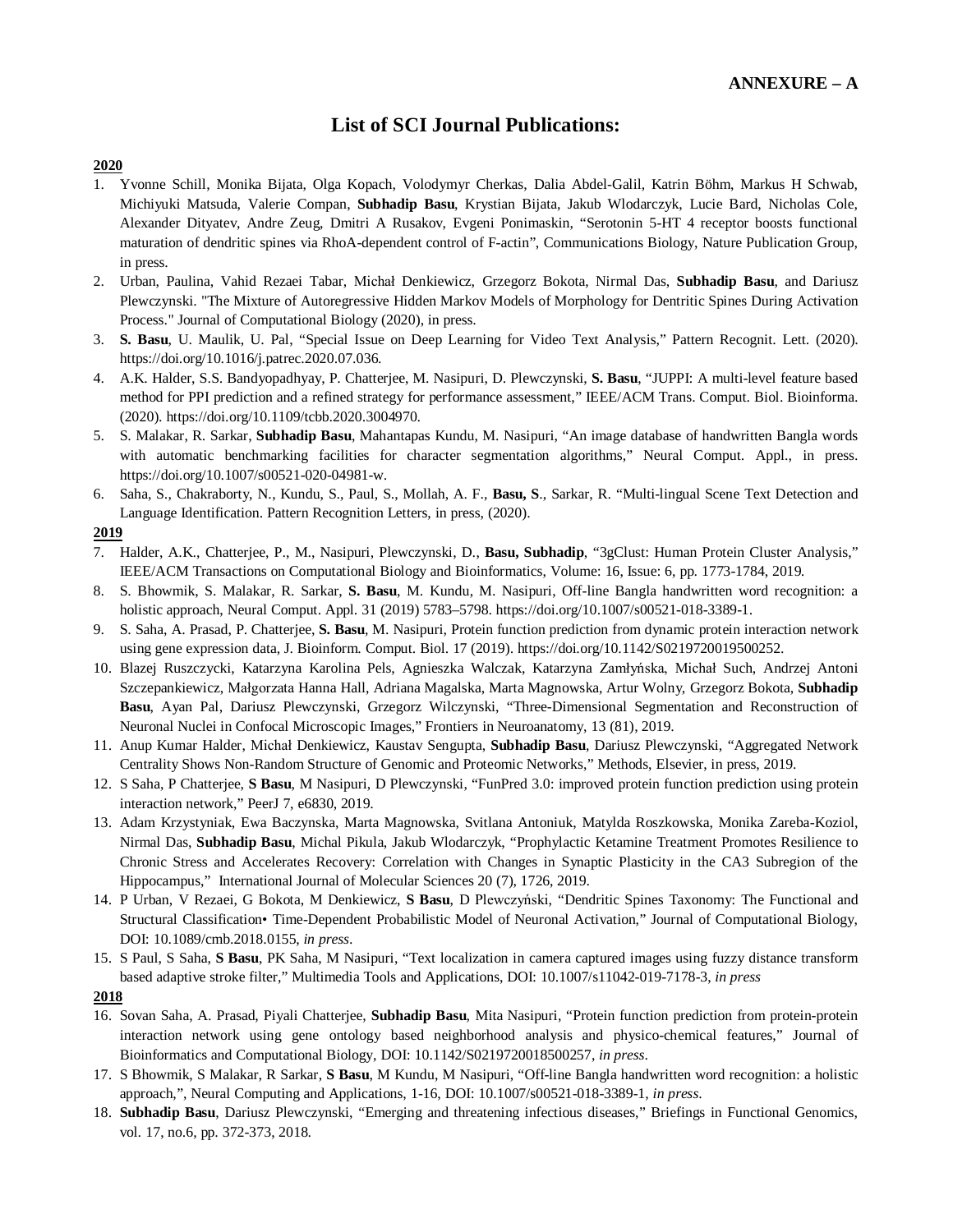- 19. A. Banerjee, S. Basu, **Subhadip Basu,** M. Nasipuri, "ARTeM: a new system for human authentication using finger vein images", Multimedia Tools and Applications, 77(5), 5857-5884, 2018.
- 20. **Subhadip Basu**, P. K. Saha, M. Roszkowska, M. Magnowska, E. Baczynska, N. Das, D. Plewczynski and J. Wlodarczyk, "Quantitative 3-D morphometric analysis of individual dendritic spines," *Scientific Reports,* 8: 354, 2018*.*
- 21. P. Dutta, **S. Basu** and M. Kundu, "Assessment of semantic similarity between proteins using information content and topological properties of the Gene Ontology graph", *IEEE/ACM Transactions on Computational Biology and Bioinformatics* Volume: 15, Issue: 3, pp. 839-849, 2018.
- 22. PK Singh, R Sarkar, N Das, **S Basu**, M Kundu, M Nasipuri, "Benchmark databases of handwritten Bangla-Roman and Devanagari-Roman mixed-script document images", *Multimedia Tools and Applications, Springer,* Volume 77, Issue 7, pp 8441–8473, 2018.

#### **2017**

- 23. Anup Kumar Halder, Pritha Dutta, Mahantapas Kundu, **Subhadip Basu** and Mita Nasipuri, "Review of computational methods for virus-host protein interaction prediction: a case study on novel Ebola-Human interactions", Briefings in Functional Genomics, vol. 17, no.6, pp. 381-391, 2017*.*
- 24. Sovan Saha, Kaustav Sengupta, **Subhadip Basu**, Mita Nasipuri and Piyali Chatterjee, "Analysis of Protein Targets in Pathogen-Host Interaction in Infectious Diseases: A Case Study on *Plasmodium falciparum* and *Homo sapiens* Interaction Network", Briefings in Functional Genomics, vol. 17, no.6, pp. 441-450, 2017*.*
- 25. Anupam Banerjee, Priti Das, Orachorm Mekkerdchoo, Chaleeda B, Georges Srzednicki, Mita Nasipuri, and **Subhadip Basu,** "A soft computing tool for species classification and prediction of glucomannan content in Amorphophallus genus", Engineering in Life Sciences, Volume17, Issue12, Pages 1254-1263, 2017.
- 26. Pritha Dutta, Anup Kumar Halder, **Subhadip Basu**, and Mahantapas Kundu, "A survey on Ebola genome and current trends in computational research on the Ebola virus", Briefings in Functional Genomics, vol. 17, no.6, pp. 374-380, 2017.

#### **2016**

- *27.* P. K. Saha, **Subhadip Basu**, E. A. Hoffman, "Multi-Scale Opening of Conjoined Fuzzy Objects: Theory and Applications," *IEEE Transactions on Fuzzy Systems,* vol. 24, no. 5, pp. 1121-1133, 2016.
- 28. P. Chatterjee, **Subhadip Basu**, J. Zubek, M. Kundu, M. Nasipuri and D. Plewczynski, "PDP-CON: Prediction of domain/linker residues in protein sequences using consensus approach," *Journal of molecular modelling,* vol. 22, no. 4, pp. 1- 15, 2016.
- 29. **Subhadip Basu**, D. Plewczynski, S. Saha, M. Roszkowska, M. Magnowska, E. Baczynska, and J. Wlodarczyk, "2dSpAn: semiautomated 2-d segmentation, classification and analysis of hippocampal dendritic spine plasticity," *Bioinformatics*, **32** (16), pp. 2490 – 2498, 2016.

#### **2015**

- 30. BK Sriwastava, **S Basu**, U Maulik, "Predicting protein-protein interaction sites with a novel membership based Fuzzy SVM classifier," *IEEE/ACM Transactions on Computational Biology and Bioinformatics*, Vol. 12, Issue 6, pp. 1394-1404, 2015.
- 31. BK Sriwastava, **S Basu**, U Maulik, "Protein-Protein interaction site prediction in *Homo sapiens* and *E. coli* using an interaction-affinity based membership function in Fuzzy SVM," *Journal of Biosciences*, 40(4):809-818, 2015.
- 32. Julian Zubek, Marcin Tatjewski, Adam Boniecki, Maciej Mnich, **Subhadip Basu** and Dariusz Plewczynski, "Multi-level machine learning prediction of protein-protein interactions in Saccharomyces cerevisiae," *PeerJ*, 3, e1041, 2015.
- 33. N. Das, R. Sarkar, **S. Basu**, P. K. Saha, M. Kundu, M. Nasipuri, "Handwritten Bangla Character Recognition using a Soft Computing Paradigm embedded in Two pass Approach," *Pattern Recognition*, Elsevier, vol. 48, Issue 6, pp. 2054 – 2071, 2015.
- 34. Satadal Saha, **Subhadip Basu**, Mita Nasipuri, "iLPR: An Indian License Plate Recognition System", *Multimedia Tools and Applications*, Springer, 74(23): 10621-10656 (2015).

#### **2014**

- 35. S. Saha, P.Chatterjee, **Subhadip Basu**, M.Kundu, M.Nasipuri, "FunPred-1: Protein Function Prediction from Protein Interaction Network Using Neighborhood Analysis", Cellular & Molecular Biology Letters, Springer, Vol. 19 (4), pp. 675- 691, 2014.
- 36. Nibaran Das, Kallol Acharya, Ram Sarkar, **Subhadip Basu**, Mahantapas Kundu, Mita Nasipuri, "A Benchmark Image Database of Isolated Bangla Handwritten Compound Characters," International Journal on Document Analysis and Recognition (IJDAR), Volume 17, Issue 4, pp. 413-431, 2014.

37. BK Sriwastava, **S Basu**, U Maulik, D Plewczynski, "PPIcons: identification of protein-protein interaction sites in selected organisms,"Journal of molecular Modeling, volume 19, issue 9, pp 4059-4070.

#### **2012**

38. D. Plewczynski, **S. Basu**, I. Saha, "AMS 4.0: consensus prediction of post-translational modifications in protein sequences," *Amino Acids*, *Springer* ,Volume 43, Issue 2, pp 573-582, 2012*.*

**<sup>2013</sup>**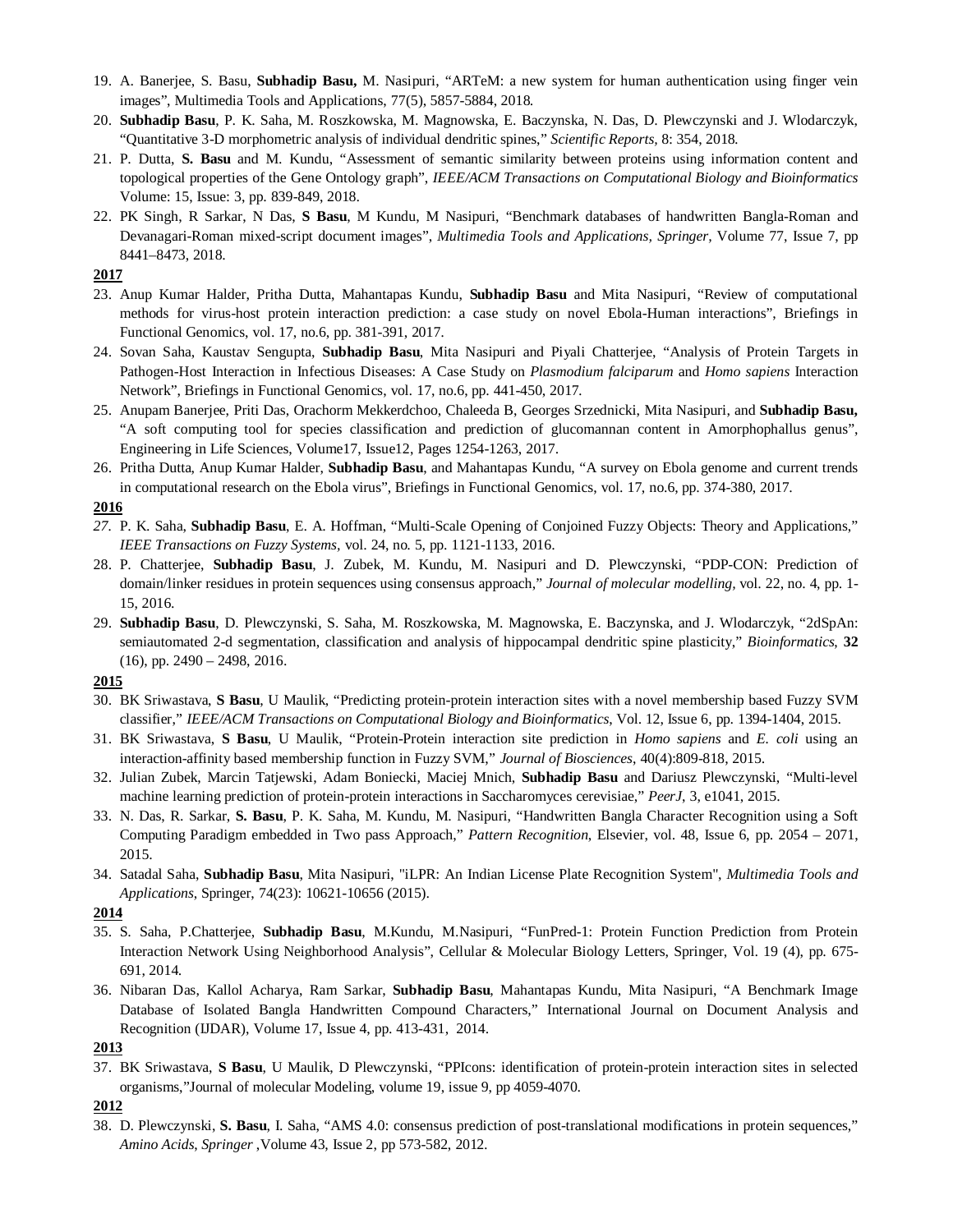- 39. N. Das, J.M. Reddy, R. Sarkar, **S. Basu**, M. Kundu, M. Nasipuri, D.K. Basu, "A Statistical-Topological Feature Combination for Recognition of Handwritten Numerals," *Applied Soft Computing*, *Elsevier*, vol. 12, no. 8, pp. 2486-2495, 2012.
- 40. N. Das, R. Sarkar, **S. Basu**, M. Kundu, M. Nasipuri, and D. K. Basu, "A genetic algorithm based region sampling for selection of local features in handwritten digit recognition application," *Applied Soft Computing*, *Elsevier*, vol. 12, no. 5, pp. 1592-1606, 2012.
- 41. R. Sarkar, N. Das, **S. Basu**, M. Kundu, M. Nasipuri and D. K. Basu, "CMATERdb1: a database of unconstrained handwritten Bangla and Bangla–English mixed script document image," *International Journal on Document Analysis and Recognition*, *Springer*, vol. 15, no. 1, pp. 71-83, 2012.

#### **2011**

- 42. P.Chatterjee, **S.Basu**, M.Kundu, M.Nasipuri and D.Plewczynski, "PSP\_MCSVM: brainstorming consensus prediction of protein secondary structures using two-stage multiclass support vector machines," Journal of Molecular Modeling, Volume 17, Issue 9, pp 2191-2201, 2011.
- 43. P.Chatterjee, **S.Basu**, M.Kundu, M.Nasipuri and D.Plewczynski, "PPI\_SVM: Prediction of protein-protein interactions using machine learning, domain-domain affinities and frequency tables", Cellular & Molecular Biology Letters, Volume 16, Number 2, 264-278, 2011.

#### **2010**

- 44. **S. Basu**, N. Das, R. Sarkar M. Kundu, M. Nasipuri, D. K. Basu, "A novel framework for automatic sorting of postal documents with multi-script address blocks *Pattern Recognition, Elsevier* 43(10): pp. 3507-3521 (2010).
- 45. **S. Basu** and D. Plewczynski, "AMS 3.0: Prediction of Post-Translational Modifications," *BMC Bioinformatics* 2010, 11**:**210. **2009**
- 46. **S.Basu**, N.Das, R.Sarkar M.Kundu, M.Nasipuri, D.K.Basu, "A Hierarchical Approach to Recognition of Handwritten Bangla Characters", *Pattern Recognition, Elsevier*, vol. 42, no. 7, pp. 1467 – 1484, 2009.

#### **2007**

47. **S.Basu**, C.Chaudhury, M.Kundu, M.Nasipuri, D.K.Basu, "Text Line Extraction from Multi Skewed Handwritten Documents," *Pattern Recognition, Elsevier*, vol. 40, no. 6, pp. 1825 – 1839, 2007.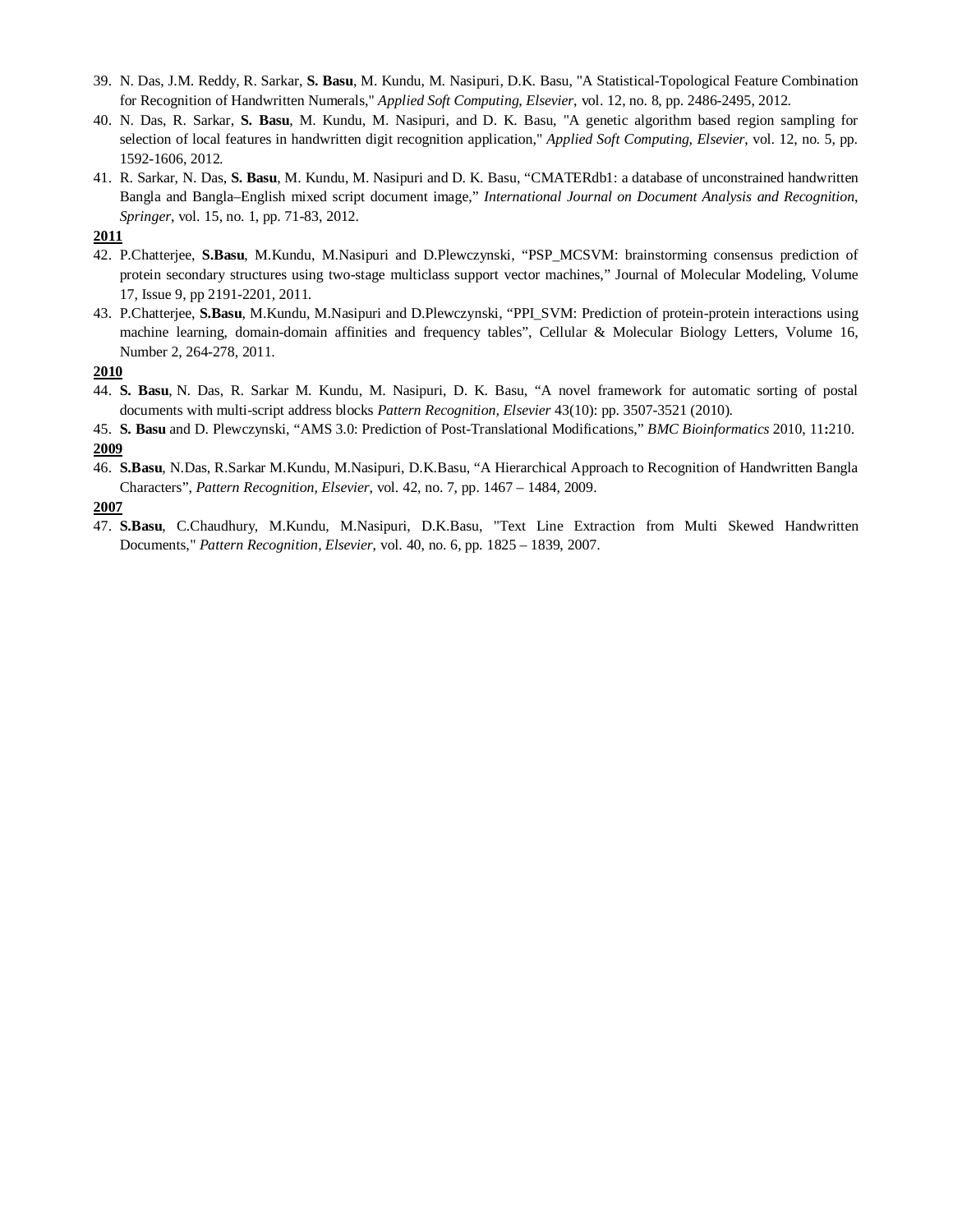### **List of Publications in other Refereed Journals with ISSN:**

- 1. Dhar, D., Chakraborty, N., Choudhury, S., Paul, A., Mollah, A. F., **Basu, S.**, & Sarkar, R. "Multilingual Scene Text Detection Using Gradient Morphology," International Journal of Computer Vision and Image Processing (IJCVIP), 10(3), 31-43, 2020.
- 2. Anirban Mukhopadhyay, Sourav Kumar, Souvik Roy Chowdhury, Neelotpal Chakraborty, Ayatullah Faruk Mollah, **Subhadip Basu**, Ram Sarkar, "Multi-Lingual Scene Text Detection Using One-Class Classifier," International Journal of Computer Vision and Image Processing (IJCVIP), Vol. 9 (2), pp. 48-85, 2019.
- 3. K Sengupta, S Saha, P Chatterjee, M Kundu, M Nasipuri, **S. Basu**, "Identification of Essential Proteins by Detecting Topological and Functional Clusters in Protein Interaction Network of Saccharomyces Cerevisiae," International Journal of Natural Computing Research (IJNCR) 8 (1), 31-51, 2019.
- 4. Pranati Rakshit, Nirmal Das , Mita Nasipuri, **Subhadip Basu**, "Classification of normal and anomalous regions in 3D human cerebrovascular phantom" International Journal of Scientific and Engineering Research (*in press*), ISSN 2229-5518.
- 5. Indranil Guha, Nirmal Das, Pranati Rakshit, Mita Nasipuri, Punam K. Saha, **Subhadip Basu,** "A semiautomatic approach for segmentation of carotid vasculature from patients' CTA images", *Innovations in Systems and Software Engineering, Springer* Volume 13, Issue 4, pp 243–250, 2017*.*
- 6. M H Mahalat, A F Mollah, **Subhadip Basu**, Mita Nasipuri, "Design of Novel Post-Processing Algorithms for Handwritten Arabic Numerals Classification", International Journal of Applied Pattern Recognition, vol. 4(4), pp. 342–357, 2017.
- 7. Soumi Paul, **Subhadip Basu**, Mita Nasipuri, "Microsoft Kinect in Gesture Recognition: A Short Review", *IJCTA*, 8(5), pp. 2071-2076, 2015.
- 8. Ankush Acharyya, Sandip Rakshit, Ram Sarkar, **S. Basu**, and M. Nasipuri. "Handwritten Word Recognition Using MLP based Classifier: A Holistic Approach.", International Journal of Computer Science Issues, Vol. 10, Issue 2, No 2, pp. 422- 427, (2013).
- 9. Ayatullah Faruk Mollah, **S. Basu**, Mita Nasipuri, Dipak Kumar Basu, "Handheld Mobile Device Based Text Region Extraction and Binarization of Image Embedded Text Documents," J. Intelligent Systems 22(1), pp. 25-47.
- 10. Ayatullah Faruk Mollah, **Subhadip Basu**, Mita Nasipuri, "Handheld Device-based Character Recognition System for Camera Captured Images," International Journal of Image and Graphics, Vol. 13, No.04, pp. 1-21, 2013.
- 11. P. K. Singh, R. Sarkar, N. Das, **S. Basu**, M. Nasipuri, "Statistical Comparison of Classifiers for Script Identification from Multi-script Handwritten documents", *International Journal of Applied Pattern Recognition*, vol. 1, no. 2, pp. 152-172, 2014.
- 12. Sarkar, Ram, Nibaran Das, **Subhadip Basu**, Mahantapas Kundu, and Mita Nasipuri. "Extraction of Text Lines from Handwritten Documents Using Piecewise Water Flow Technique," Journal of Intelligent Systems, vol. 23 (3), pp. 245 - 260 (2014).
- 13. A. F. Mollah, N. Majumder, **S. Basu**, M. Nasipuri, "Design of an Optical Character Recognition System for Camera-based Handheld Devices", *Int. J. of Computer Science Issues*, Vol. 8, No. 4, pp. 283-289, July, 2011.
- 14. Satadal Saha, **S. Basu** and Mita Nasipuri, "Automatic Localization and Recognition of License Plate Characters for Indian Vehicles", International Journal of Computer Science & Emerging Technologies, Vol. 2, No. 4, pp. 520-533, August 2011.
- 15. S. Saha, **S.Basu** and M.Nasipuri, "Localization of License Plates from Indian Vehicle Images Using Iterative Edge Map Generation Technique", Journal of Computing, Vol. 3, Issue 6, pp. 48-57, June 2011, ISSN: 2151-9617.
- 16. S. Saha, **S.Basu** and M.Nasipuri, "Hierarchical Segmentation of Falsely Touching Characters from Camera Captured Degraded Document Images", International Journal of Computer Science Issues, Vol. 8, Issue 4, No. 2, pp. 90-98, July 2011, ISSN: 1694-0814.
- 17. Nibaran Das, Bindaban Das, Ram Sarkar, **S. Basu**, Mahantapas Kundu and Mita Nasipuri, "Handwritten Bangla Basic and Compound character recognition using MLP and SVM classifier," Journal of Computing, Volume 2, Issue 2, pp.109-115, February 2010, ISSN: 2151-9617.
- 18. Satadal Saha, **S. Basu**, Mita Nasipuri and Dipak Kr. Basu, "A Hough Transform based Technique for Text Segmentation," Journal of Computing, Volume 2, Issue 2, pp.134-141, February 2010, ISSN: 2151-9617.
- 19. Ayatullah Faruk Mollah, **S. Basu** and Mita Nasipuri, "Text/Graphics Separation and Skew Correction of Text Regions of Business Card Images for Mobile Devices," Journal of Computing, Volume 2, Issue 2, pp.96-102, February 2010, ISSN: 2151-9617.
- 20. S. Rakshit, K.S. Sengupta, **S. Basu**, *"* Handwritten Document Management System: Key challenges and probable Solutions for Indian Railway and Healthcare Industries*," International Journal of Advanced Research in Computer Science,* vol.2, no.5, pp. 430-434, 2011*.*
- 21. Ram Sarkar, Nibaran Das, **S. Basu**, Mahantapas Kundu, Mita Nasipuri and Dipak Kumar Basu, "Word level Script Identification from Bangla and Devanagri Handwritten Texts mixed with Roman Script," Journal of Computing, Volume 2, Issue 2, pp.103-108, February 2010, ISSN: 2151-9617.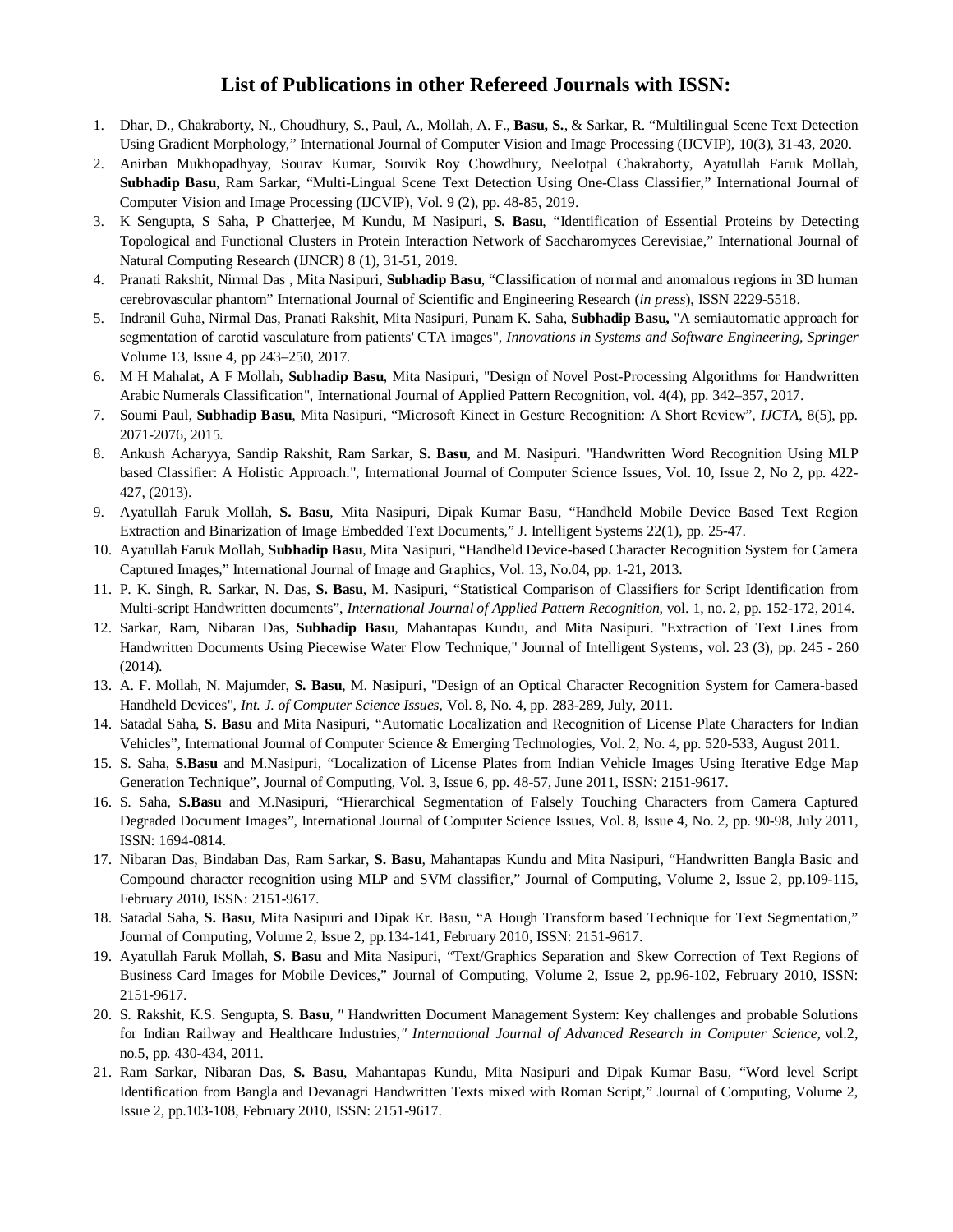- 22. S. Saha, **S. Basu,** M. Nasipuri and D. K. Basu, *"License Plate* localization from vehicle images: An edge based multi-stage approach", *International Journal on Recent Trends in Computer Engineering, Academy Publisher, Finland*, vol. 1, no. 1, pp. 284-288, May 2009. *ISSN: 1797-9617*.
- 23. P. Chatterjee, **S. Basu**, M. Kundu, M. Nasipuri, D. K. Basu, "Improved prediction of Multi-domains in protein chains using a Support Vector Machine," *International Journal on Recent Trends in Engineering, Academy Publisher, Finland*, Vol. 2, No. 3, pp.78-81, November 2009. *ISSN: 1797-9617.*
- 24. R.Sarkar, S.Malakar, N.Das, **S.Basu**, M.Kundu, M.Nasipuri, "Word Extraction and Character Segmentation from Text Lines of Unconstrained Handwritten Bangla Document Images," *Journal of Intelligent Systems*, *De Gruyter*, vol. 20, Issue 3, pp. 227–260, 2011.
- 25. R. Sarkar, S. Malakar, N. Das, **S. Basu**, M. Nasipuri, "A Script Independent Technique for Extraction of Characters from Handwritten Word Images", International Journal of Computer Applications, vol.1, no. 23, pp. 85-90, 2010. ISSN: 0975 – 8887.
- 26. S. Rakshit, S.S.Das, K.S. Sengupta, **S. Basu**, *"*Automatic Processing of Structured Handwritten Documents: An Application for Indian Railway Reservation System*," International Journal of Computer Applications,* vol.6, no. 11, pp. 26-30, 2010*.*
- 27. S. Saha, **S. Basu**, M. Nasipuri, D. K. Basu, "Localization of License Plates from Surveillance Camera Images: A Color Feature Based ANN Approach", International Journal of Computer Applications, vol.1, no. 23, pp. 27-31, 2010. ISSN: 0975 – 8887.
- 28. D. K. Sil, **S. Basu**, M. Nasipuri, "An adaptive fuzzy technique for real-time detection of multiple faces against a complex background," International Journal of Computer Applications, vol.1, no. 23, pp. 21-26, 2010. ISSN: 0975 – 8887.
- 29. N. Das, S. Pramanik, R. Sarkar, **S. Basu**, P.K.Saha, "Recognition of Isolated Multi-Oriented Handwritten/Printed Characters using a Novel Convex-Hull Based Alignment Technique," International Journal of Computer Applications, vol.1, no. 23, pp. 40-45, 2010. ISSN: 0975 – 8887.
- 30. A. F. Mollah, **S. Basu**, M. Nasipuri, "Segmentation of Camera Captured Business Card Images for Mobile Devices", International Journal of Computer Science and Applications, 1(1), pp. 33-37, June 2010.
- 31. N. Das, A. Murmu, S. Roy, R. Sarkar, **S. Basu**, "A Novel Scheme for Editing and Inter Conversion between ASCII / ISCII / Unicode Encoded Multilingual Documents", *Language Forum*, vol. 35, no. 2, July-Dec 2009.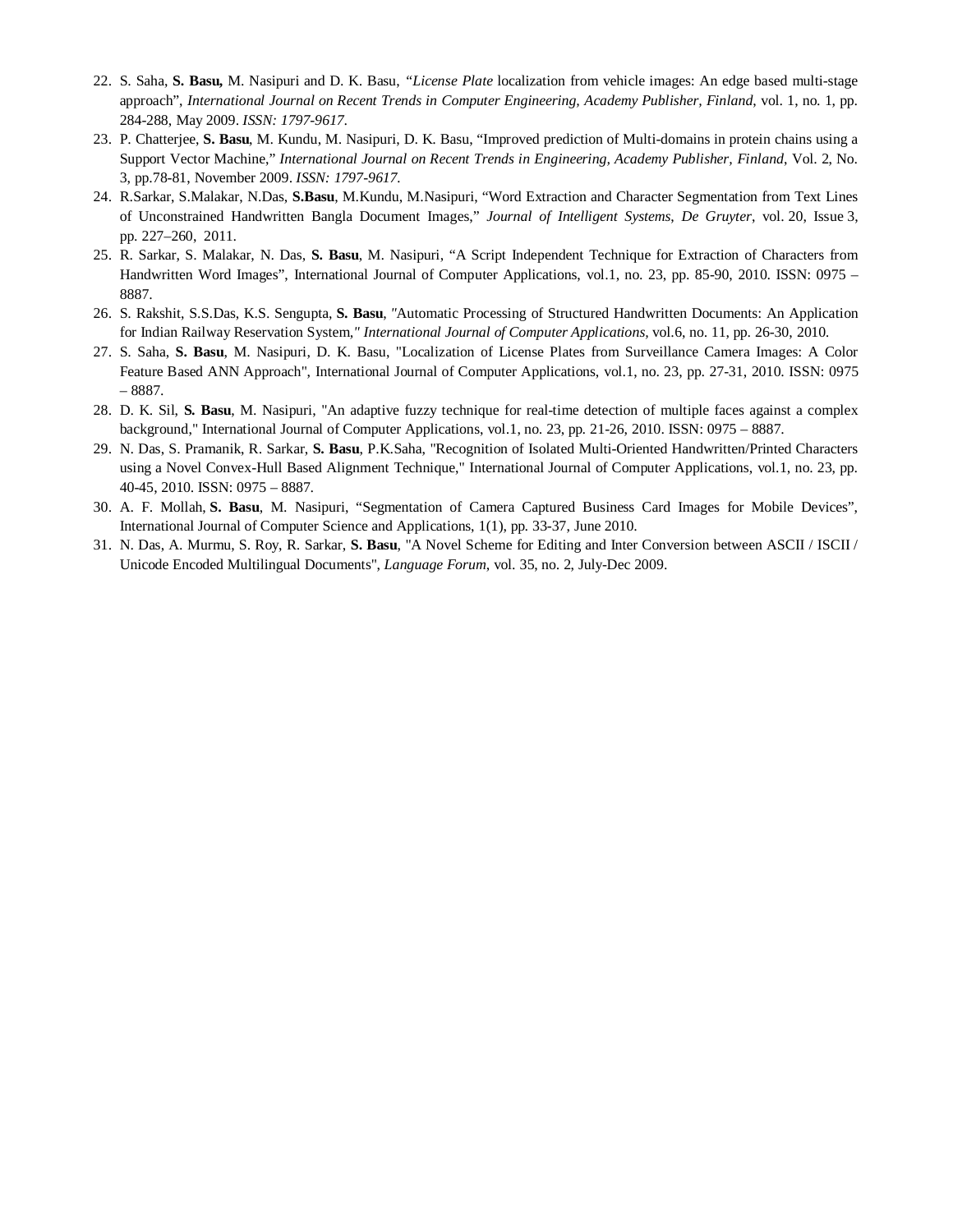### **Books / Edited Volumes:**

- 1. Bhattacharjee, D., Kole, D.K., Dey, N., **Basu, S.**, Plewczynski, D. (Eds.), Proceedings of International Conference on Frontiers in Computing and Systems (COMSYS-2020), held on January 13-15, 2020 at Jalpaiguri Government Engineering College, West Bengal, India.
- 2. A.F. Mollah, **S. Basu**, M Nasipuri, "Camera Document Processing for Mobile Devices", LAP Lambert Academic Publishing, 2015.
- 3. Jana, Debasish, Debotosh Bhattacharjee, **Subhadip Basu**, Sarbani Roy, Sudip Kumar Naskar, Nibaran Das (Eds.), Proceedings of the 2<sup>nd</sup> IEEE International Conference on Recent Trends in Information Systems (ReTIS) – 2015, held on 9-11 July at Jadavpur University, Kolkata.
- 4. P. K. Saha, U. Maulik, **S. Basu** (Eds.), Advanced Computational Approaches to Biomedical Engineering, Springer (2014).
- 5. **S. Basu**, M Kundu, M Nasipuri, "Development of OCR Techniques for Handwritten Bangla Text: OCR Techniques for Bangla Text", LAP Lambert Academic Publishing, 2012.
- 6. S Neogy, JK Sing, A Konar, U Maulik, **S. Basu**, D Jana, (Eds.), Proceedings of the International Conference on Recent Trends in Information Systems (ReTIS) – 2011, held on 21-23 December at Jadavpur University, Kolkata.
- 7. J.K.Sing, D. Bhattacharyya, **S. Basu**, N. Das, (Eds.), Proceedings of 2 nd National Conference on Recent Trends in Information Systems (ReTIS) – 2008, held on 7-9 February at Jadavpur University, Kolkata.
- 8. A.R. Chaudhuri, **S. Basu**, K. Roy, N. Das, (Eds.), Proceedings of National Conference on Recent Trends in Information Systems (ReTIS) – 2006, held on 14-15 July at Jadavpur University, Kolkata.

### **Chapters contributed in Edited Volumes:**

- 1. Das, Nibaran, **Subhadip Basu**, Mahantapas Kundu, and Mita Nasipuri. "Ambiguity Reduction through Optimal Set of Region Selection Using GA and BFO for Handwritten Bangla Character Recognition.", in Handbook of Research on Swarm Intelligence in Engineering, pp. 611-639, IGI Global, (2015).
- 2. Plewczynski, D., and **S. Basu**, "A Meta-learning Approach for Protein Function Prediction." Advanced Computational Approaches to Biomedical Engineering. Springer Berlin Heidelberg, pp. 113-128, Nov.2013.
- 3. Saha, Satadal, **Subhadip Basu** and Mita Nasipuri. "Development of a Stop-Line Violation Detection System for Indian Vehicles." In Handbook of Research on Computational Intelligence for Engineering, Science, and Business, pp. 200-227, IGI Global, (2013).
- 4. **S.Basu**, S.S.Seth, P.Sarkar, B.Das, S.Dey, S.Ghosh, "Recognition of Pincodes from Indian Postal Documents," Soft Computing, A. Singh and D Garg (Eds), pp. 239-245, Allied Publishers, India. ISBN:81-7764632-X.
- 5. **S.Basu**, J.Ghosh, B.Saha, "Development of a Smart Pointer for Easy Interaction with the Computer," Soft Computing, A. Singh and D Garg (Eds), pp. 516-520, Allied Publishers, India. ISBN:81-7764632-X.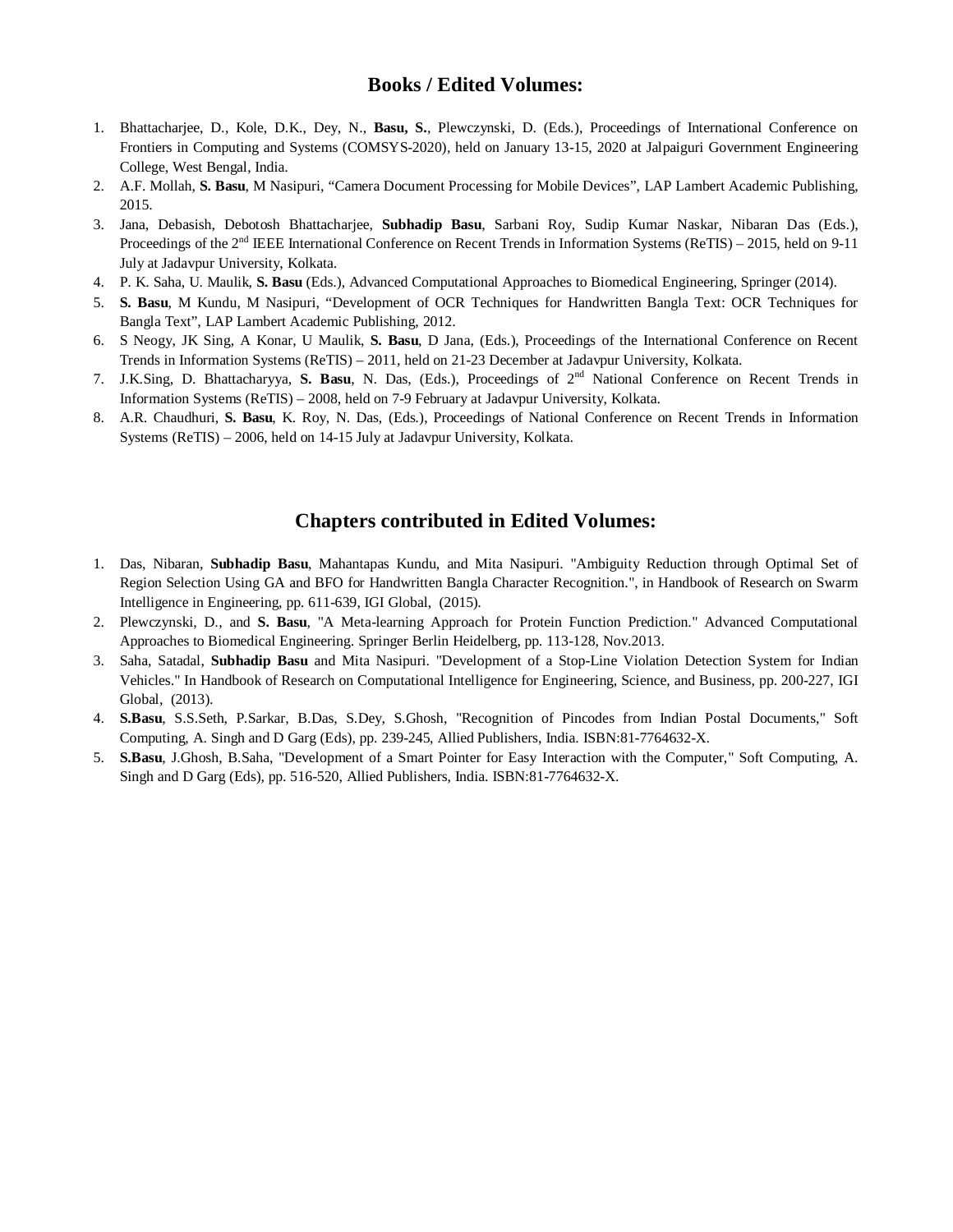### **List of Publications in Conference proceedings:**

**2020**

- 1. T. Sahana, S. Paul, **S. Basu**, A.F. Mollah, Hand sign recognition from depth images with multi-scale density features for deaf mute persons, in: Procedia Comput. Sci., Elsevier B.V., 2020: pp. 2043–2050. https://doi.org/10.1016/j.procs.2020.03.243.
- 2. T. Chakraborty, B. Barai, B. Chatterjee, N. Das, **S. Basu**, M. Nasipuri, Closed-Set Device-Independent Speaker Identification Using CNN, in: Adv. Intell. Syst. Comput., Springer, 2020: pp. 291–299. https://doi.org/10.1007/978-981-15-1084-7\_28.
- 3. Bandyopadhyay ,S.S., Halder, A.K., Chatterjee,P., Sroka, J., Nasipuri, M, **Basu, S.** 2020, Analysis of Large-Scale Human Protein Sequences Using an Efficient Spark Based DBSCAN Algorithm. In Proceedings of International Conference on Frontiers in Computing and Systems, COMSYS-2020, Springer.
- 4. Halder, A.K.,Mollah ,A.F., Chatterjee,P., Kole, D.K., **Basu, S**., Plewczynski, D.,2020. SeqPIP-2020: Sequence based Protein Interaction Prediction Contest. In Proceedings of International Conference on Frontiers in Computing and Systems, COMSYS-2020, Springer.
- 5. Panda, S., Ash, S., Chakraborty, N., Mollah, A.F., **Basu, S**. and Sarkar, R., 2020. Parameter Tuning in MSER for Text Localization in Multi-lingual Camera-Captured Scene Text Images. In Computational Intelligence in Pattern Recognition (pp. 999-1009). Springer, Singapore.
- 6. Paul, S., Bhattacharyya, A., Mollah, A.F., **Basu, S**. and Nasipuri, M., 2020. Hand Segmentation from Complex Background for Gesture Recognition. In Emerging Technology in Modelling and Graphics (pp. 775-782). Springer, Singapore.
- 7. Neelotpal Chakraborty, Ayatullah Faruk Mollah, **Subhadip Basu**, Ram Sarkar. (In Press). A "Bright-on-Dark, Dark-on-Bright" Approach to Multi-lingual Scene Text Detection, International Conference on Frontiers in Computing and Systems (COMSYS-2020), 2020.
	- **2019**
- 8. Chakraborty, T., Barai, B., Chatterjee, B., Das, N., **Basu, S**. and Nasipuri, M., 2019, June. Closed-Set Device-Independent Speaker Identification Using CNN. In International Conference on Intelligent Computing and Communication (pp. 291-299). Springer, Singapore.
- 9. B. Barai, D. Das, N. Das, **S. Basu**, M. Nasipuri, VQ/GMM-based speaker identification with emphasis on language dependency, in: Adv. Intell. Syst. Comput., Springer Verlag, 2019: pp. 125–141. https://doi.org/10.1007/978-981-13-3702- 4\_8.
- 10. Basak S.N., Biswas A.K., Saha S., Chatterjee P., **Basu S.**, Nasipuri M. (2019) Target Protein Function Prediction by Identification of Essential Proteins in Protein-Protein Interaction Network. In: Mandal J.,Mukhopadhyay S., Dutta P., Dasgupta K. (eds) Computational Intelligence, Communications, and Business Analytics. CICBA 2018. Communications in Computer and Information Science, vol 1031. Springer, Singapore.
- 11. N. Chakraborty, S. Biswas, A.F. Mollah, **S. Basu**, R. Sarkar, "Multi-lingual Scene Text Detection by Local Histogram Analysis and Selection of Optimal Area for MSER," Commun. Comput. Inf. Sci., Springer Verlag, 2019: pp. 234–242. https://doi.org/10.1007/978-981-13-8578-0\_18. **2018**
- 12. M Jajoo, N Chakraborty, AF Mollah, S Basu, R Sarkar, "Script Identification from Camera-Captured Multi-script Scene Text Components", Recent Developments in Machine Learning and Data Analytics, 159-166, 2018.
- 13. I Dutta, N Chakraborty, AF Mollah, S Basu, R Sarkar, " Multi-lingual Text Localization from Camera Captured Images Based on Foreground Homogenity Analysis," Recent Developments in Machine Learning and Data Analytics, 149-158, 2018
- 14. **S. Basu**, P. Saha, E. Baczynska, N.Das, I, Saha, P. Rakshit, M. Roszkowska, J. Wlodarczyk, "Segmentation and assessment of structural plasticity of hippocampal dendritic spines from 3D confocal light microscopy", in SPIE Medical Imaging, 2018.
- 15. B Barai, D Das, N Das**, S Basu**, M Nasipuri, Closed-Set Text-Independent Automatic Speaker Recognition System Using VQ/GMM, Intelligent Engineering Informatics, 337-346, 2018.
- 16. K Sengupta, S Saha, P Chatterjee, M Kundu, M Nasipuri, **S Basu**, Ranked Gene Ontology Based Protein Function Prediction by Analysis of Protein–Protein Interactions, Information and Decision Sciences, 419-427, 2018
- 17. P Rakshit, N Das, M Nasipuri, **S Basu**, Hemodynamic Analysis on Human Cerebrovascular Phantoms with and Without Aneurysm, Proceedings of the International Conference on Computing and Communication Systems, 2018
- 18. P Rakshit, N Das, M Nasipuri, **S Basu**, A Qualitative Hemodynamic Analysis on Human Cerebrovascular Phantom, Progress in Advanced Computing and Intelligent Engineering, 219-229, 2018.
- 19. I Guha, N Das, P Rakshit, M Nasipuri, PK Saha, **S Basu**, Design of Cerebrovascular Phantoms Using Fuzzy Distance Transform-based Geodesic Paths, Progress in Intelligent Computing Techniques: Theory, Practice, and Applications, 2018 **2017**
- 20. Soumyendu Sekhar Bandyopadhyay, Anup Kumar Halder, Piyali Chatterjee, Mita Nasipuri and Subhadip Basu;," HdK-Means: Hadoop Based Parallel K-Means Clustering for Big Data", accepted for publication in proceedings of IEEE CALCON 2017, Kolkata, India.
- 21. N. Das, P. Rakshit, M. Nasipuri, and **S. Basu**, "3-D Digital flows in cerebrovascular phantoms," in *9th International conference on Pattern Recognition[ICAPR-2017]*, 2017.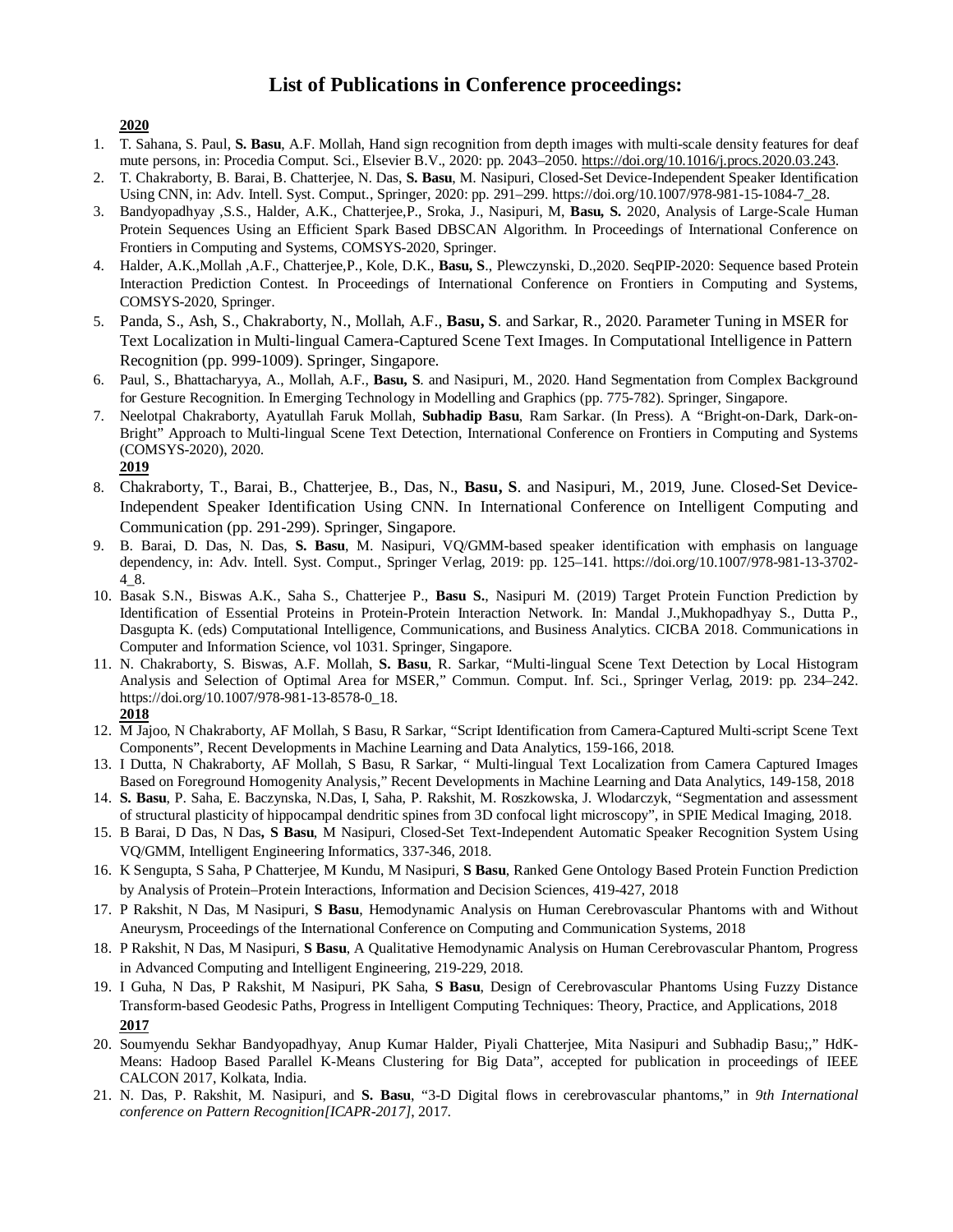- 22. Brijesh Sriwastava, **Subhadip Basu** and Ujjwal Maulik, "A quasi-clique mining algorithm for analysis of the human proteinprotein interaction network", accepted for publication in proceedings of 7th International Conference on Pattern Recognition and Machine Intelligence, PReMI-2017 to be held on December 05 - 08, 2017, Kolkata, India.
- 23. Anup Kumar Halder, Pritha Dutta, Mahantapas Kundu, Mita Nasipuri and **Subhadip Basu,** "Prediction of Thyroid Cancer genes using an ensemble of Post Translational Modification, Semantic and Structural similarity based clustering results", accepted for publication in proceedings of 7th International Conference on Pattern Recognition and Machine Intelligence, PReMI-2017 to be held on December 05 - 08, 2017, Kolkata, India.
- 24. B Barai, D Das, N Das, **S Basu**, M Nasipuri, An ASR system using MFCC and VQ/GMM with emphasis on environmental dependency, Calcutta Conference (CALCON), 2017 IEEE, 362-366.
- 25. S Paul, H Nasser, M Nasipuri, P Ngo, S Basu, I Debled-Rennesson, "A Statistical-Topological Feature Combination for Recognition of Isolated Hand Gestures from Kinect Based Depth Images", IWCIA-2017, Plovdiv, Bulgaria [Accepted].
- 26. P. Dutta, **S. Basu** and M. Kundu, "A new hybrid semantic similarity measure using information content and topological features of the Gene Ontology graph", 2017 International Conference on Computer Communication and Informatics.
- 27. Abhimanyu Prasad, Sovan Saha, Piyali Chatterjee, **Subhadip Basu** and Mita Nasipuri, "Protein Function Prediction from Protein Interaction Network using Bottom-Up L2L Apriori Algorithm", in the First International Conference on Computational Intelligence, Communications, and Business Analytics (CICBA - 2017) ,March 24-25, 2017. **2016**
- 28. P. Rakshit, N. Das,M. Nasipuri, **S. Basu**, "A Qualitative Hemodynamic Analysis on Human Cerebrovascular Phantom", 1st International Conference on Advanced Computing and Intelligent Engineering (ICACIE), Dec. – 2016.
- 29. S. Saha, P. Chatterjee, **S. Basu**, M. Kundu, M. Nasipuri, "Gene Ontology Based Function Prediction of Human Protein Using Protein Sequence and Neighborhood Property of PPI Network", FICTA, Sep, 2016.
- 30. Pranati Rakshit, Nirmal Das, Mita Nasipuri and **Subhadip Basu**, "Hemodynamic Analysis on Human Cerebrovascular Phantom with and without Aneurysm" in International Conference on Computing and Communication System– November 11-13, 2016 (I3CS-2016).
- 31. R. Mitra, P. Chatterjee, **S. Basu**, M. Kundu, M. Nasipuri, "PLoc-Euk: An ensemble classifier for prediction of Eukaryotic Protein Subcellular Localization", FICTA, Sep, 2016.
- 32. I. Guha, N. Das, P. Rakshit, M. Nasipuri, P. K. Saha, **S. Basu**, "Design of cerebrovascular phantoms using fuzzy distance transform based geodesic paths", 4th International Conference on Advanced Computing, Networking, and Informatics (ICACNI), Sep. 2016. **[Best Paper Award]**
- 33. Sovan Saha, Piyali Chatterjee, **Subhadip Basu**, Mita Nasipuri "Functional Group Prediction of Un-annotated Protein by Exploiting its Neighborhood Analysis in Saccharomyces Cerevisiae Protein Interaction Network" in the Proceedings of 3rd International Doctoral Symposium on Applied Computation and Security Systems (ACSS) 2016.
- 34. **Subhadip Basu**, Punam Kumar Saha, Dariusz Plewczynski, M. Roszkowska, M. Magnowska, Jakub Wlodarczyk, "3dSpAn: assessment of structural plasticity in hippocampal dendritic spines using quantitative 3-D morphometry", EMBO Conference on Imaging the Brain, 18-21 May, 2016, Poland. **2015**
- 35. **S. Basu**, E. A. Hoffman, P. K. Saha, "Multi-scale opening-a new morphological operator," in 18th International Conference on *Image Analysis and Processing—ICIAP 2015*, pp. 417-427. Springer International Publishing, 2015, Genova, Italy.
- 36. Banerjee S., Ghosh D., **Basu S.** and Nasipuri M., "PhospredRF: Prediction of Protein Phosphorylation Sites using a consensus of Random Forest classifiers," accepted in 6<sup>th</sup> International Conference and Workshop on Computing and Communication, Vancouver, Canada.
- 37. Banerjee S., Ghosh D., **Basu S**, and Nasipuri M., "JUPred\_SVM: Prediction of Phosphorylation Sites using a consensus of SVM classifiers," accepted in 5<sup>th</sup> International Conference on Soft Computing for Problem Solving, India.
- 38. Banerjee S., Ghosh D., **Basu S**, and Nasipuri M., "JUPred\_MLP: Prediction of Phosphorylation Sites using a consensus of MLP classifiers," accepted in 3<sup>rd</sup> International Conference on Frontiers in Intelligent Computing: Theory and Applications, India.
- 39. P. Chatterjee, **S. Basu**, Julian Zubek, M. Kundu, M. Nasipuri and D. Plewczynski, "PDP-RF: Protein Domain Boundary Prediction using Random Forest Classifier," in Pattern Recognition and Machine Intelligence (PReMI)-2015, Lecture Notes in Computer Science, Volume 9124, 2015, pp 441-450, Warsaw, Poland.
- 40. Julian Zubek, Adam Boniecki, Maciej Mnich, Marcin Tatjewski, **Subhadip Basu** and Dariusz Plewczynski. **"**Multi-level machine learning prediction of protein-protein interactions," in RECOMB 2015, Warsaw, Poland**.**
- 41. Sagnik Banerjee, Angan Mitra, **Subhadip Basu** and Mita Nasipuri, "Greedy Supervised Feature Selection (GSFS) of Physicochemical Properties of Amino Acids," in proceedings of First International Conference on ETCSIT, Kalyani, India, 2015. **[Best Paper Award]**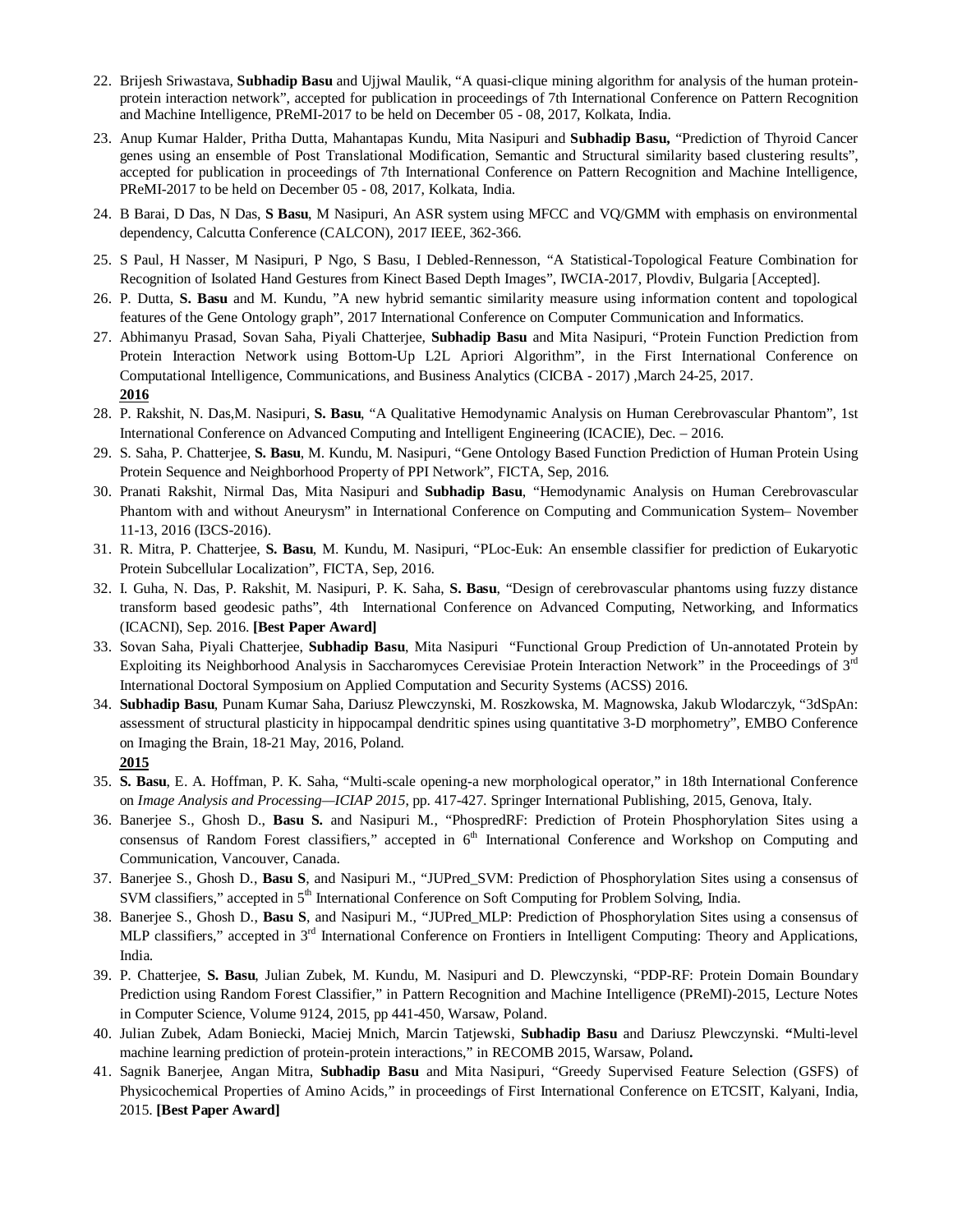- 42. Shauvik Paul, Satadal Saha, **Subhadip Basu** and Mita Nasipuri, "Text Localization in Camera Captured Images using Adaptive Stroke Filter," in proceedings of Second International Conference on Information systems Design and Intelligent Applications (INDIA), Advances in Intelligent Systems and Computing, Springer, Volume 340, 2015, pp 217-225.
- 43. Sagnik Banerjee, **Subhadip Basu** and Mita Nasipuri, "Big data analytics and its prospects in computational proteomics," in proceedings of Second International Conference on Information systems Design and Intelligent Applications (INDIA), Advances in Intelligent Systems and Computing, Springer, Volume 340, 2015, pp 591-598.
- 44. Roy, Abhinaba, Nibaran Das, Amit Saha, Ram Sarkar, **Subhadip Basu**, Mahantapas Kundu, and Mita Nasipuri. "A Comparative Study of Feature Ranking Methods in Recognition of Handwritten Numerals." In *Artificial Intelligence and Evolutionary Algorithms in Engineering Systems*, pp. 473-479. Springer India, 2015. **2014**
- 45. Satadal Saha, **Subhadip Basu**, and Mita Nasipuri, "A Comprehensive Survey on Different Techniques and Applications of Digital Image Processing," in Proc. of Int. Conf. on Computing, Communication & Manufacturing (ICCCM) 2014, pp. 75-87, Dec. 2014.
- 46. Roy, A., Das, N., Sarkar, R., **Basu, S.**, Kundu, M., & Nasipuri, M., "An Axiomatic Fuzzy Set Theory Based Feature Selection Methodology for Handwritten Numeral Recognition". In ICT and Critical Infrastructure: Proceedings of the 48th Annual Convention of Computer Society of India-Vol I (pp. 133-140). Springer International Publishing, (2014, January). **2013**
- 47. D. Plewczynski, J. Zubek, M. Lukasik, I. Saha, **S. Basu**, "Linking multi-scale properties of biomolecules and machine learning prediction of their biological function," Workshop on Biomolecules and Nanostructures 4 (BIONANO4), Pultusk, Poland; 01/2013.
- 48. Sriwastava, Brijesh K., **Subhadip Basu**, Ujjwal Maulik, and Dariusz Plewczynski. "A Consensus Approach for Identification of Protein-Protein Interaction Sites in Homo Sapiens." In Pattern Recognition and Machine Intelligence, pp. 674-679. Springer Berlin Heidelberg, 2013.
- 49. Sriwastava, Brijesh Kumar, **Subhadip Basu**, and Ujjwal Maulik. "Fuzzy SVM with a Novel Membership Function for Prediction of Protein-Protein Interaction Sites in Homo sapiens." In Pattern Recognition and Machine Intelligence, pp. 668- 673. Springer Berlin Heidelberg, 2013.
- 50. Singh, Pawan Kumar, Ram Sarkar, Nibaran Das, and **Subhadip Basu**. "Identification of Devnagari and Roman Scripts from Multi-script Handwritten Documents." In Pattern Recognition and Machine Intelligence, pp. 509-514. Springer Berlin Heidelberg, 2013.
- 51. Malakar, Samir, Rahul Kumar Das, Ram Sarkar, **Subhadip Basu**, and Mita Nasipuri. "Handwritten and Printed Word Identification Using Gray-scale Feature Vector and Decision Tree Classifier." Procedia Technology 10 (2013): 831-839.
- 52. Suchandra Payal, Piyali Chatterjee, **Subhadip Basu**, Mahantapas Kundu, and Mita Nasipuri. "Comparisons of Different Feature Sets for Predicting Carbohydrate-Binding Proteins From Amino Acid Sequences Using Support Vector Machine." In Proceedings of Seventh International Conference on Bio-Inspired Computing: Theories and Applications (BIC-TA 2012), pp. 519-529. Springer India, 2013.
- 53. Jhuma Dutta, **Subhadip Basu**, Debotosh Bhattacharjee, and Mita Nasipuri. "A Neural Network Based Image Watermarking Technique Using Spiral Encoding of DCT Coefficients." In *Proceedings of the International Conference on Frontiers of Intelligent Computing: Theory and Applications (FICTA)*, pp. 11-18. Springer Berlin Heidelberg, 2013.
- 54. Anupam Banerjee, Sumana Basu, Orachorm Mekkerdchoo, Georges Srzednicki, Mita Nasipuri, and **Subhadip Basu,** "Automatic classification of A. muelleri species from DNA fingerprints of Amorphophallus Genus", International Symposium on Agri-Foods for Health and Wealth (AFHW), Bangkok, 2013.
- 55. Banerjee, Ankita, Sudipta Dey, Shubhankar Parui, Mita Nasipuri, and **Subhadip Basu**. "Design of 3-D Phantoms for Human Carotid Vasculature." In Advances in Computing and Communications (ICACC), 2013 Third International Conference on, pp. 347-350. IEEE, 2013.
- 56. Banerjee, Ankita, Sudipta Dey, Shubhankar Parui, Mita Nasipuri, and **Subhadip Basu**. "Synthetic reconstruction of human carotid vasculature using a 2-D/3-D interface." In Advances in Computing, Communications and Informatics (ICACCI), 2013 International Conference on, pp. 60-65. IEEE, 2013. **2012**
- 57. I. Saha, D. Plewczynski, U. Maulik, **S. Basu**, "AMS 4.0: 2012 update of AutoMotif phosphorylation sites identification tool," 11th European Conference on Computational Biology (ECCB), Basel, Switzerland; 01/2012.
- 58. Anupam Banerjee, Sumana Basu, Orachorm Mekkerdchoo, Georges Srzednicki, Mita Nasipuri, and **Subhadip Basu**. "Automatic classification of A. paeoniifolius species from DNA fingerprints of Amorphophalus Genus." In*Communications, Devices and Intelligent Systems (CODIS), 2012 International Conference on*, pp. 580-583. IEEE, 2012.
- 59. Abhinaba Roy, Navonil Mazumder, Nibaran Das, Ram Sarkar, **Subhadip Basu**, and Mita Nasipuri. "A new quad tree based feature set for recognition of handwritten bangla numerals." In *Engineering Education: Innovative Practices and Future Trends (AICERA), 2012 IEEE International Conference on*, pp. 1-6. IEEE, 2012.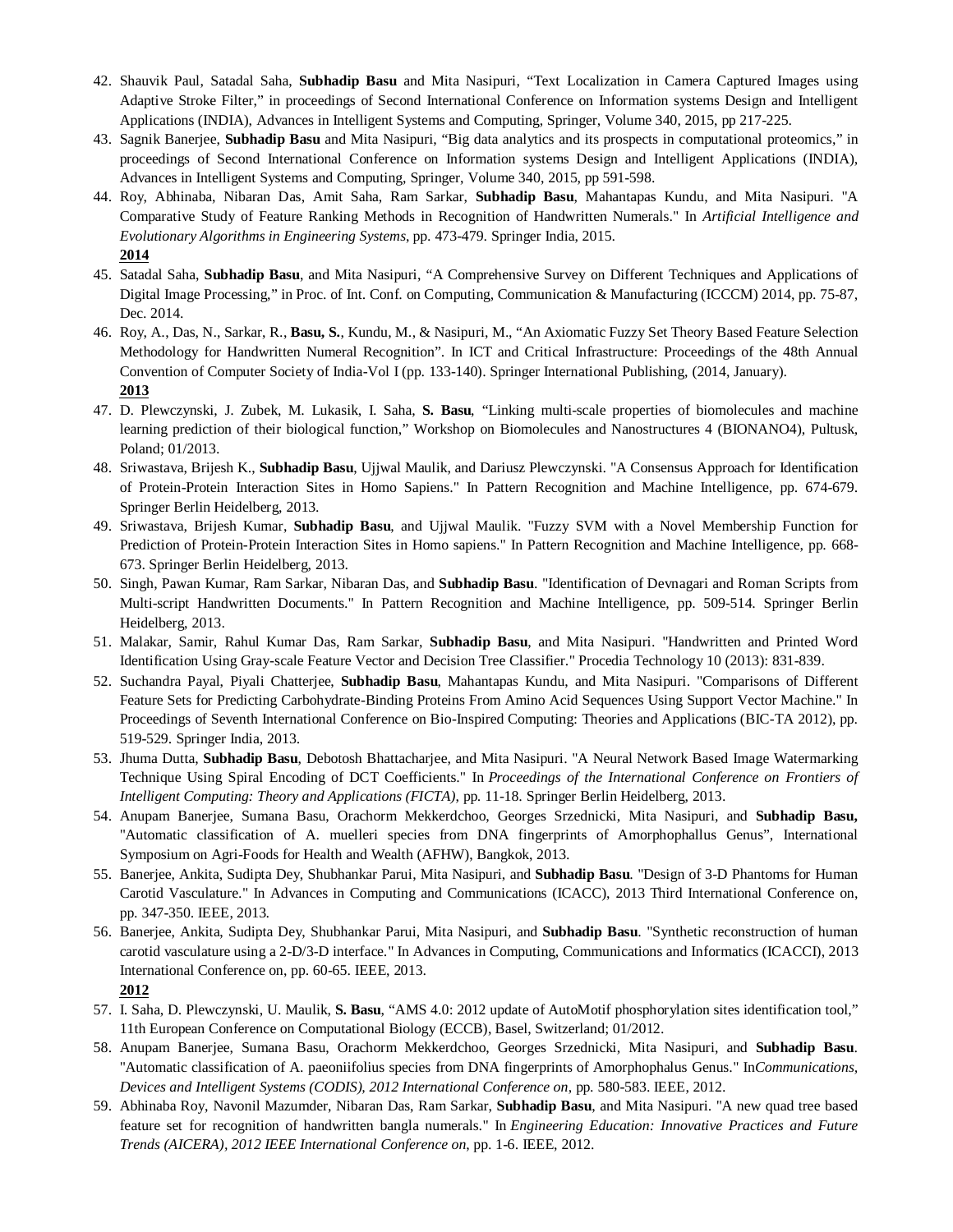- 60. Sovan Saha, Piyali Chatterjee, **Subhadip Basu**, Mahantapas Kundu, and Mita Nasipuri. "Improving prediction of protein function from protein interaction network using intelligent neighborhood approach." In *Communications, Devices and Intelligent Systems (CODIS), 2012 International Conference on*, pp. 584-587. IEEE, 2012.
- 61. Tania Chatterjee, Piyali Chatterjee, **Subhadip Basu**, Mahantapas Kundu, and Mita Nasipuri. "Protein function by minimum distance classifier from protein interaction network." In *Communications, Devices and Intelligent Systems (CODIS), 2012 International Conference on*, pp. 588-591. IEEE, 2012.
- 62. Abhinaba Roy, Nibaran Das, Ram Sarkar, **Subhadip Basu**, Mahantapas Kundu, and Mita Nasipuri. "Region selection in handwritten character recognition using Artificial Bee Colony Optimization." In *Emerging Applications of Information Technology (EAIT), 2012 Third International Conference on*, pp. 183-186. IEEE, 2012.
- 63. S. Malakar, B. Seraogi, R. Sarkar, N. Das, **S. Basu**, M. Nasipuri, "Two-stage Skew Correction of Handwritten Bangla Document Images," In Emerging Applications of Information Technology (EAIT), 2012 Third International Conference on, pp. 303-306. IEEE, 2012.
- 64. S. Malakar, S. Halder, R. Sarkar, N. Das, **S. Basu**, M. Nasipuri, "Text line extraction from handwritten document pages using spiral run length smearing algorithm", in Proc. (CD) of International Conference on Communications, Devices and Intelligent Systems (CODIS), pp. 636-639, 28-29 Dec, 2012, Kolkata, India.
- 65. A. F. Mollah, **S. Basu** and M. Nasipuri, "Text Detection from Camera Captured Images Using a Novel Fuzzy-based Technique", In Emerging Applications of Information Technology (EAIT), 2012 Third International Conference on, pp. 291- 294. IEEE, 2012.
- 66. A. F. Mollah, **S. Basu** and M. Nasipuri, "Computationally Efficient Implementation of Convolution-based Locally Adaptive Binarization Techniques", ICIP-2012, CCIS 292, Springer, pp. 159-168 (2012).
- 67. R. Sarkar, S. Halder, S. Malakar, N. Das, **S. Basu**, M. Nasipuri, "Text line extraction from handwritten document pages based on line contour estimation", in Proc. of 3rd International Conference on Computing, Communication and Networking Technologies (ICCCNT'12), 2012, Coimbatore, Tamilnadu, India.
- 68. R.Sarkar, S.Malakar, N.Das, **S. Basu**, M.Kundu and M.Nasipuri, "A font invariant character segmentation technique for printed Bangla word images," in proc. of the International Conference on Information Systems Design and Intelligent Applications-2012 (INDIA-2012), Vizag, India, pp. 739-746, January 5-7, 2012.
- 69. N.Das, K.Acharya, R.Sarkar, **S. Basu**, M.Kundu and M.Nasipuri, "A Novel GA-SVM based Multistage Approach for recognition of Handwritten Bangla Compound Characters," in proc. of the International Conference on Information Systems Design and Intelligent Applications-2012 (INDIA-2012), Vizag, India, pp. 145-152, January 5-7, 2012.
- 70. P.Chatterjee, **S. Basu**, M.Kundu and M.Nasipuri, "Improving prediction of interdomain linkers in protein sequences using a consensus approach," in proc. of the International Conference on Information Systems Design and Intelligent Applications-2012 (INDIA-2012), Vizag, India, pp. 111-118, January 5-7, 2012.
- 71. S. Saha, **S. Basu** and M. Nasipuri, "License Plate Localization using Vertical Edge Map and Hough Transform Based technique," in proc. of the International Conference on Information Systems Design and Intelligent Applications-2012 (INDIA-2012), Vizag, India, pp. 649-656, January 5-7, 2012.
- 72. B. Sriwastava, **S. Basu**, U. Maulik and D. Plewczynski, "Prediction of E.coli protein-protein interaction sites using interresidue distances and high-quality-index features," in proc. of the International Conference on Information Systems Design and Intelligent Applications-2012 (INDIA-2012), Vizag, India, pp. 837-844, January 5-7, 2012.
- 73. S. Saha, **S. Basu** and M. Nasipuri, "Binarization of Document Images Using Hierarchical Histogram Equalization Technique with Linearly Merged Membership Function," in proc. of the International Conference on Information Systems Design and Intelligent Applications-2012 (INDIA-2012), Vizag, India, pp. 639-647, January 5-7, 2012. **2011**
- 74. A. F. Mollah, **S. Basu** and M. Nasipuri, "Binarizing Text Regions Extracted from Camera Captured Multi-content Document Images", in Proc. National Conf. on Image Processing and Computing, Coimbatore, India, Nov, 2011.
- 75. P Das, P Chatterjee, S Basu, M Kundu, M Nasipuri, "Prediction of Protein-Protein Interaction using validated domaindomain interaction," in proc. 2011 Annual IEEE India Conference (INDICON), pp 1-5, 2011.
- 76. **S. Basu**, M. L. Raghavan, E. A. Hoffman, P. K. Saha, "Multi-scale opening of conjoined structures with shared intensities: methods and applications," in Proc. IEEE International conference on Intelligent Computation and Bio-Medical Instrumentation (ICBMI 2011), Wuhan, China, December 14 - 17, , pp. 128-131, 2011.
- 77. **S. Basu**, M. L. Raghavan, P. K. Saha, "Vascular segmentation in CT angiography for patients with intracranial aneurysms using a new multi-scale opening algorithm," in Proc. of International conference on Bio-Medical Engineering (ICBME 2011), Manipal, India, pp. 252-257, December 10 - 12, 2011.
- 78. R. Sarkar, S. Moulik, N. Das, **S. Basu**, M. Nasipuri, M. Kundu, "Suppression of non-text components in handwritten document images", in proc.(CD) International Conference on Image Information Processing (ICIIP-11), Shimla, India, November 3-5, 2011.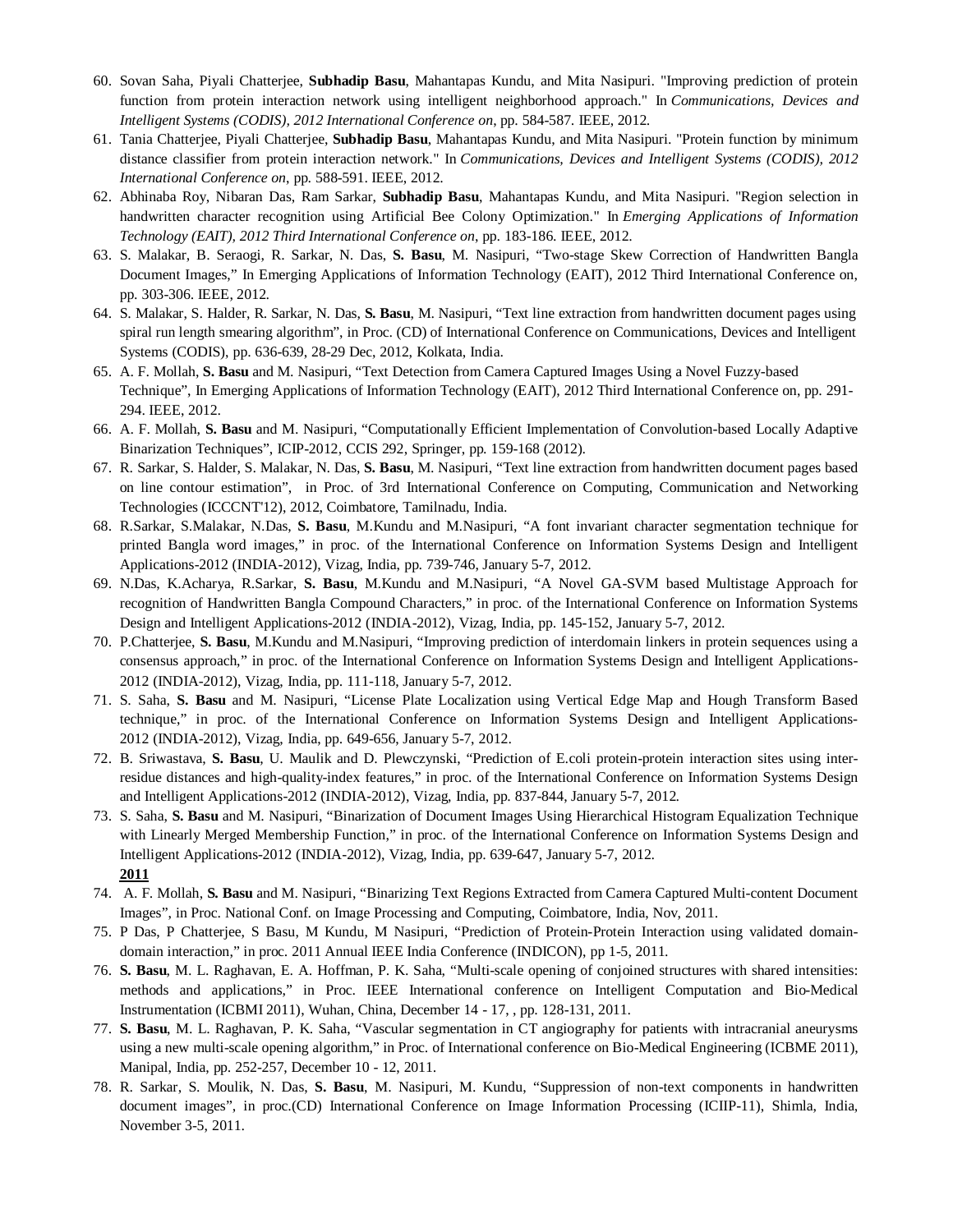- 79. S. Malakar, P. Ghosh, R. Sarkar, N. Das, **S. Basu**, M. Nasipuri, "An Improved Offline Handwritten Character Segmentation Algorithm for Bangla Script", in proc. (CD) 5th Indian International Conference on Artificial Intelligence (IICAI-11), Tumkur, India, December 14-16, 2011.
- 80. R. Sarkar, S. Moulik, N. Das, **S. Basu**, M. Nasipuri, D. K. Basu, "Word extraction from unconstrained handwritten Bangla document images using Spiral Run Length Smearing Algorithm", in proc. (CD) 5th Indian International Conference on Artificial Intelligence (IICAI-11), in Tumkur, India, December 14-16, 2011.
- 81. N. Das, P.S. Roy, R. Sarkar, **S. Basu**, M. Kundu, M. Nasipuri, D.K. Basu, "CPC a Novel Mapping Technique for Inter Conversion Between multi-script/multi-standard non-Unicode and Unicode Encoded Documents," in: 2nd International Conf. on Computer Processing of Bangla-2011, Dhaka, Bangladesh, 2011, pp. 15-21. **2010**
- 82. P. Chatterjee, S. Basu, M. Nasipuri, "Improving prediction of protein secondary structure using physicochemical properties of amino acids," in proceedings of the ACM International Symposium on Biocomputing, 15-17 February, Calicut, Kerala, India. ISBN: 978-1-60558-722-6.
- 83. A. F. Mollah, S. Basu and M. Nasipuri, "Text Extraction and Segmentation from Multi-skewed Business Card Images for Mobile Devices", Proc. IEEE PGSPC 2010, pp. 57-61. **2009**
- 84. A. F. Mollah, **S. Basu**, N. Das, R. Sarkar, M. Nasipuri, M. Kundu, "A Fast Skew Correction Technique for Camera Captured Business Card Images," in proceedings (CD) of IEEE INDICON-2009, pp. 629-632, 18-20 December, Gandhinagar, Gujrat. DOI : 10.1109/INDCON.2009.5409427
- 85. **S. Basu**, N.Das, R.Sarkar, M.Kundu, M.Nasipuri, D.K.Basu, "Recognition of Numeric Postal Codes from Multi-script Postal Address Blocks," in proceedings of 3<sup>rd</sup> International conference on Pattern Recognition and Machine Intelligence (PReMI), pp. 381-386, 16-21 December 2009, IIT-Delhi.
- 86. A. Khandelwal, P. Choudhury, R. Sarkar, **S. Basu**, M. Nasipuri, N. Das, "Text Line Segmentation for Unconstrained Handwritten Document Images using Neighborhood Connected Component Analysis," in proceedings of 3<sup>rd</sup> International conference on Pattern Recognition and Machine Intelligence (PReMI), pp. 369-374, 16-21 December 2009, IIT-Delhi.
- 87. R. Sarkar, **S. Basu**, N. Das, A. F. Mollah, M. Kundu, M. Nasipuri, "Line Extraction from Unconstraint Handwritten Document Pages using Piece-wise Water-flow Technique", in proceedings (CD) of 4<sup>th</sup> Indian International Conference on Artificial Intelligence (IICAI), pp. 1861-1872, 16-18 Dec, 2009, Tumkur, India.
- 88. N. Das, **S. Basu**, R. Sarkar, M. Kundu , M. Nasipuri, "Handwritten Bangla Compound Character Recognition: Potential Challenges and Probable Solution", in proceedings (CD) of 4<sup>th</sup> Indian International Conference on Artificial Intelligence (IICAI), pp. 1901-1913, 16-18 Dec, 2009, Tumkur, India.
- 89. S. Rakshit, D. Ghosal, T. Das, S. Dutta, **S. Basu**, "Development of a multi-user recognition engine for handwritten Bangla basic characters and digits," in proc. (CD) International Conference on Information Technology and Business Intelligence (ITBI -2009).
- 90. N. Das, **S. Basu**, R. Sarkar, M. Kundu, M. Nasipuri, D. K. Basu, "An Improved Feature Descriptor for Recognition of Handwritten Bangla Alphabet", in proceedings of ICSIP-2009, pp. 451-454, August 2009, Mysore, India.
- 91. A. F. Mollah, **S. Basu**, M. Nasipuri and D. K. Basu, "Text/Graphics Separation for Business Card Images for Mobile Devices", Proceedings of the Eighth IAPR International Workshop on Graphics Recognition (GREC), pp. 263-270, July 2009, France.
- 92. N. Das, S. Pramanik, **S. Basu**, P. K. Saha, R. Sarkar, M. Kundu, M. Nasipuri, "Recognition of Handwritten Bangla Basic Characters and Digits using Convex Hull based Feature Set", in proceedings of AIPR-09, pp. 380-386, July, 2009, Orlando, USA.
- 93. N. Das, S. Pramanik, **S. Basu**, P. K. Saha, R. Sarkar, M. Kundu, "Design of a novel convex hull based feature set for recognition of isolated handwritten Roman numerals", in proceedings (CD) of UB–NE ASEE 2009 conference, University of Bridgeport, USA.
- 94. N. Das, **S. Basu**, P. K. Saha, R. Sarkar, M. Kundu ,M. Nasipuri, "A GA Based approach for selection of local features for recognition of handwritten Bangla numerals", in proceedings (CD) of UB–NE ASEE 2009 conference, University of Bridgeport, USA.
- 95. S. Saha, **S. Basu**, M. Nasipuri, D. K. Basu, "A novel scheme for binarization of vehicle images using hierarchical histogram equalization technique", Proceedings of 1st International Conference on Computer, Communication, Control and Information Technology (C3IT 2009) , pp. 270-275, Academy of Technology, Adisaptagram, February 06-07, 2009.
- 96. S. Rakshit, **S. Basu**, "Development of a multi-user handwriting recognition system using Tesseract open source OCR engine", Proceedings of 1st International Conference on Computer, Communication, Control and Information Technology (C3IT 2009), pp. 240-247, Academy of Technology, Adisaptagram, February 06-07, 2009.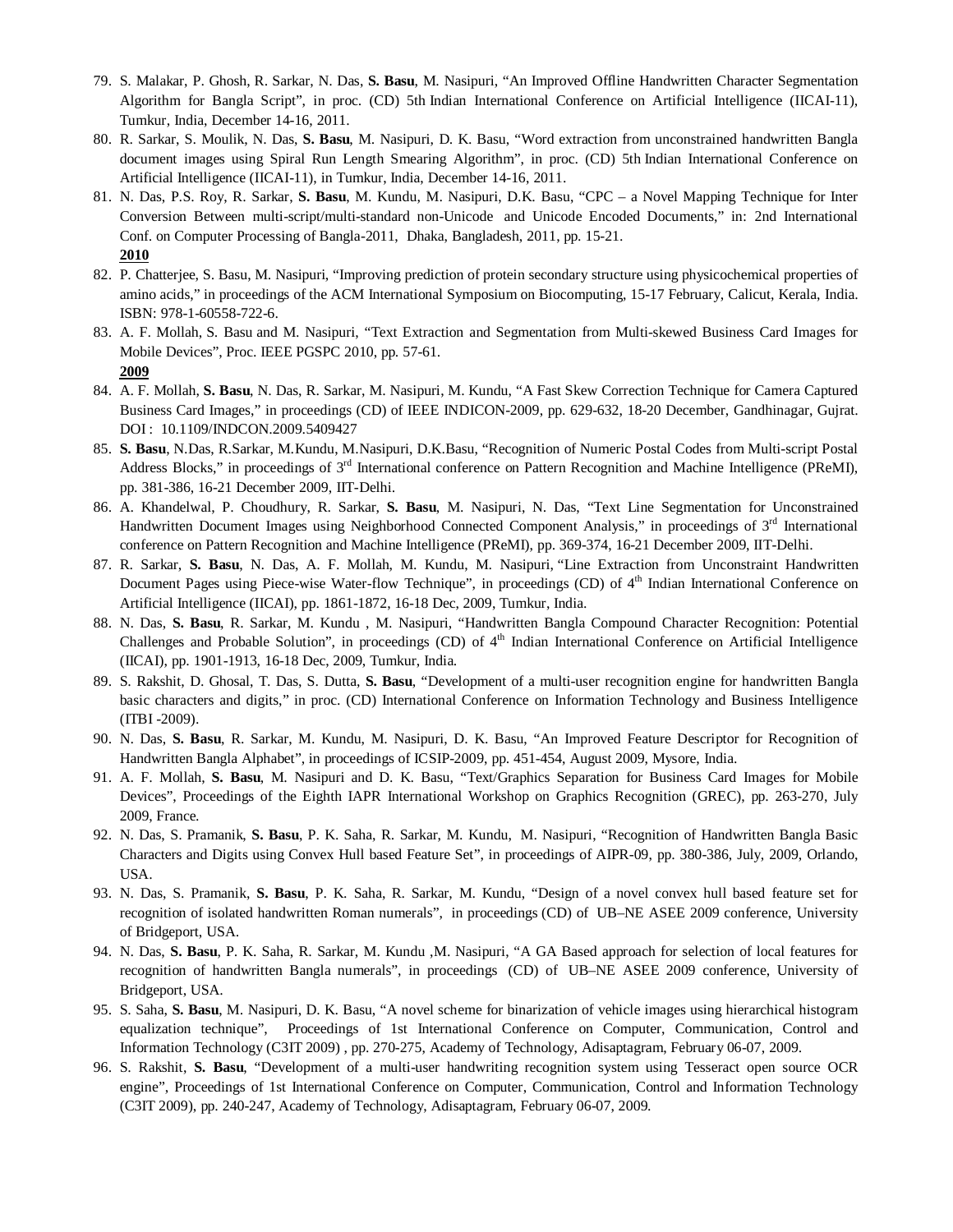- 97. S. Saha, **S. Basu**, M. Nasipuri, D. K. Basu, "An Offline Technique for Localization of License Plates for Indian Commercial Vehicles", Proceedings of IEEE National Conference on Computing and Communication Systems (COCOSYS-09), UIT, Burdwan, pp. 206-211, January 02-04, 2009.
- 98. S. Saha, **S. Basu**, M. Nasipuri, D. K. Basu, "Development of an automated Red Light Violation Detection System (RLVDS) for Indian vehicles", Proceedings of IEEE National Conference on Computing and Communication Systems (COCOSYS-09), UIT, Burdwan, pp. 59-64, January 02-04, 2009.
- 99. A. F. Mollah, **S. Basu**, N. Das, R. Sarkar, M. Nasipuri, M. Kundu, "Binarizing Business Card Images for Mobile Devices", in Proc. of 2<sup>nd</sup> International Conference on Advances in Computer Vision and Information Technology (ACVIT), pp. 968-975, 16-19 Dec 2009, Aurangabad, India.
- 100.A. F. Mollah, **S. Basu**, N. Das, R. Sarkar, M. Nasipuri, M. Kundu, Text Region Extraction from Business Card Images for Mobile Devices, in *Trends in Information Technology and Business Intelligence*, R. K. Jena(Ed.), pp. 227-235, ITBI, India, 2009.
- 101.S. Rakshit, **S. Basu**, Hisashi Ikeda, "Development of a multi-user handwritten character recognition engine for information Just in Time (iJIT)," *Trends in Information Technology and Business Intelligence*, R. K. Jena (Ed.), pp. 227-235, ITBI, India, 2009.
- 102.Das, N., B. Mandal, **S. Basu**, R. Sarkar, M. Kundu, and M. Nasipuri. "An SVM-MLP classifier combination scheme for recognition of handwritten Bangla digits." ACVIT-2009, India (2009): 615-623.
- 103.S. Rakshit, A. Kundu, M. Maity, S. Mandal, S. Sarkar, **S. Basu**, "Recognition of handwritten Roman Numerals using Tesseract open source OCR engine" ACVIT-2009, India (2009): 572-577. **2008**
- 104.S. Rakshit, **S. Basu**, "Recognition of Handwritten Roman Script Using Tesseract Open source OCR Engine", in Proc. of the National Conference on NAQC, pp. 141-145, September 2008, Kolkata.
- 105.**S. Basu**, K. Konishi, N. Furukawa, H, Ikeda, "A novel scheme for retrieval of handwritten textual annotations for information Just In Time *(iJIT)*", in proceedings (CD) IEEE Region 10 Conference (TENCON) -2008, Hyderabad, November 2008.
- 106.R.Sarkar, N.Das, **S.Basu**, M.Kundu, M.Nasipuri, D.K.Basu, "A two-stage approach for segmentation of handwritten Bangla word images," in Proc. of the 11<sup>th</sup> International Conference on Frontiers in Handwriting Recognition (ICFHR), pp. 403-408, Montreal, Canada, 2008.
- 107.R. Sarkar, B. Sen, N. Das, **S. Basu**, "Fuzzyfication to the Technique of Unconstrained Handwritten Devanagari Script Segmentation", in Proc. of International Conference on Cognition and Recognition (ICCR-08), pp. 93-98, April 10-12, 2008, Mandya, Karnataka.
- 108.R. Sarkar, B. Sen, N. Das, **S. Basu**, "Handwritten Devanagari Script Segmentation: A non-linear Fuzzy Approach", in Proc. (CD) of IEEE Conference on AI Tools and Engineering (ICAITE-08), March 6-8, 2008, Pune.
- 109.S. Chakraborty, S. Basu, "Design of a Smart Unmanned Ground Vehicle for Hazardous Environments", in proc. of 2<sup>nd</sup> National Conference on Recent Trends in Information Systems (ReTIS-08), pp. 222-225, Feb 7-9, 2008, Kolkata.
- 110.R. Sarkar, N. Das, **S. Basu**, M. Kundu, "An improved fuzzy technique for segmentation of handwritten Bangla word images", in proc. of 2<sup>nd</sup> National Conference on Recent Trends in Information Systems (ReTIS-08), pp. 24-29, Feb 7-9, 2008, Kolkata.
- 111.P. Chatterjee, **S. Basu**, M. Kundu, M. Nasipuri, D. K. Basu, "Protein Secondary Structure Prediction through two-level Neural Networks using Position-specific Scoring Matrix and Physicochemical properties of Amino Acids" , Proceeding of national Conference NCCT'08, India, PP 201-205, February , 2008. **2007**
- 112.P. Chatterjee, **S. Basu**, M. Kundu, M. Nasipuri, D. K. Basu, "Protein Secondary Structure Prediction through Combination of Decisions from Multiple MLP classifiers", Proceeding of International Conference MS'07, India, PP 206-210, December 3-5, 2007.
- 113.N. Das, R. Sarkar, **S. Basu**, M. Kundu, M. Nasipuri, D. K. Basu, "A Soft Computing Paradigm for Handwritten Digit Recognition with application to Bangla digits", in Proc. of International Conference on Modeling and Simulation (MS'07), vol. 2, pp. 771-774, Kolkata, December-2007.
- 114.**S.Basu**, R.Sarkar, N.Das, M.Kundu, M.Nasipuri, D.K.Basu, "A Fuzzy Technique for Segmentation of Handwritten Bangla Word Images," International Conference on Computing: Theory and Applications, *iccta*, pp. 427-433, March-2007. **2006**
- 115.N.Das, A.F.Mollah, R.Sarkar, **S.Basu,** "A comparative study of different feature sets for recognition of handwritten Arabic numerals using a Multi Layer Perceptron," in Proc. National Conference on Recent Trends in Intelligent Computing, pp. 86- 92, Nov-2006, Kalyani.
- 116.A.K.Singh, D.Nandi, A.Chatterjee, S.Basu, M.Chakraborti, **S.Basu, "**An Online Authentication System Based on Facial Images," In Proc. of National Conference on Recent Trends in Information Systems, pp. 224-227, 14-15 July - 2006, Jadavpur University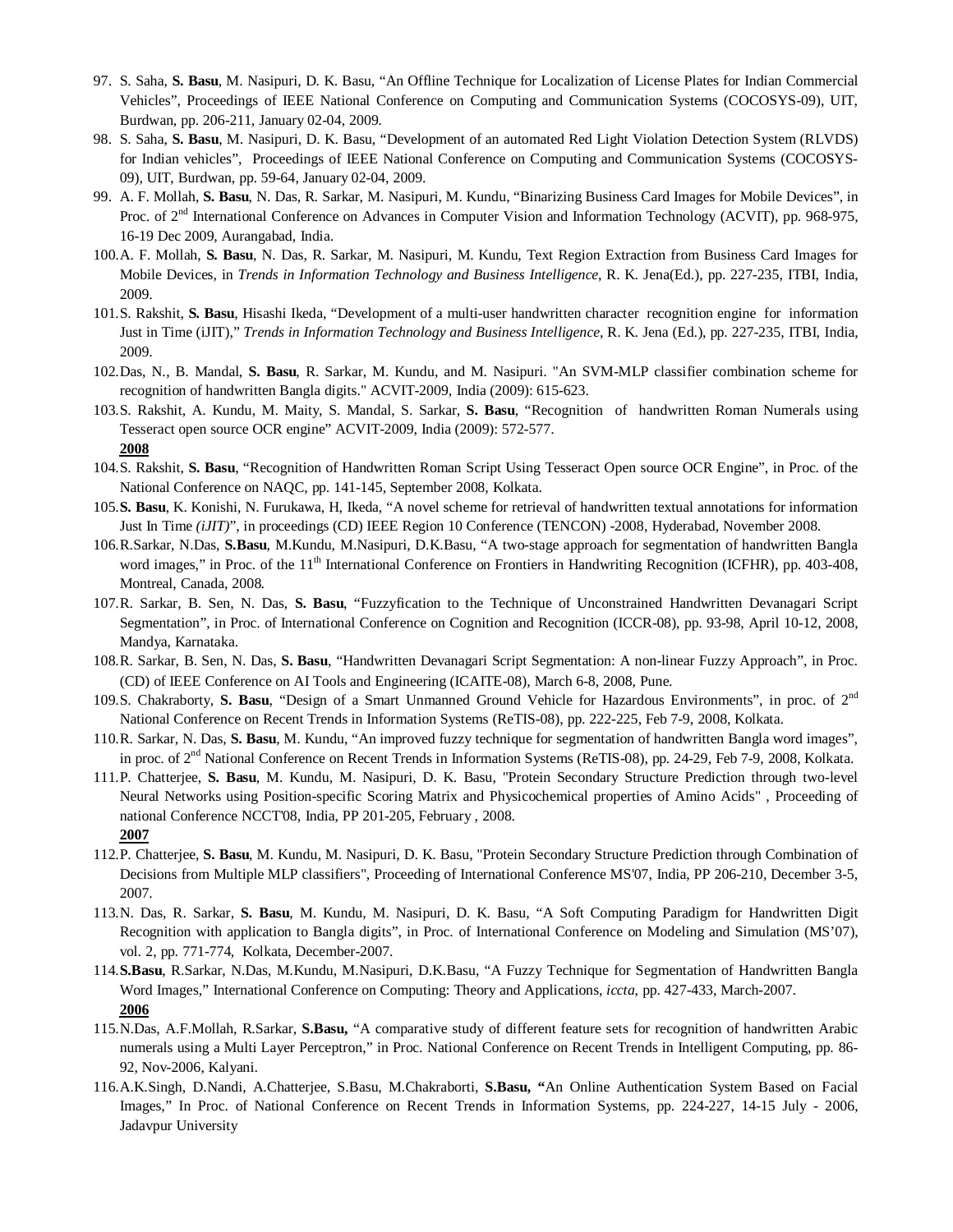- 117.**S.Basu**, M.Kundu, M.Nasipuri, D.K.Basu, "A Two-Pass Fuzzy-Geno Approach to Pattern Classification", in Proc. of International Conference on Computer Processing of Bangla, pp. 130-134, Feb-2006, Dhaka.
- 118.D.K.Kole, **S.Basu**, "An Automated Group Key Authentication System Using Secret Image Sharing Scheme," in Proc. of the International Conference on Recent Trends in Information Systems, pp. 98-106, Kovilpatti, India, Jan. 2006. **2005**
- 119.**S.Basu**, R.Sarkar, N.Das, M.Kundu, M.Nasipuri, D.K.Basu, "Handwritten Bangla digit recognition using classifier combination through DS technique," S. K. Pal *et.al. (Eds.),* Lecture Notes in Computer Science, Vol. 3776, PReMI, pp.236- 241, Dec. 2005, ISI, Kolkata.
- 120.**S.Basu**, N.Das, R.Sarkar M.Kundu, M.Nasipuri, D.K.Basu, "An MLP based Approach for Recognition of Handwritten 'Bangla' Numerals," in Proc. 2<sup>nd</sup> Indian International Conference on Artificial Intelligence, pp. 407-417, Dec. 2005, Pune.
- 121.**S.Basu**, S.S.Seth, P.Sarkar, B.Das, S.Dey, S.Ghosh, "Development of a Multilingual Recognition Engine for Automatic Interpretation of Handwritten Form Documents," in Proc. of the 2<sup>nd</sup> National Conf. on Computer Processing of Bangla, pp. 251-257, Feb-2005, Dhaka.
- 122.**S.Basu**, N.Das, R.Sarkar, M.Kundu, M.Nasipuri, D.K.Basu, "Handwritten Bangla Alphabet Recognition using an MLP Based Classifier," in Proc. of the 2<sup>nd</sup> National Conf. on Computer Processing of Bangla, pp. 285-291, Feb-2005, Dhaka. **2004**
- 123.**S.Basu**, S.Chakraborty, K.Mukherjee, S.K.Pandit, "Online Tracking of Skin Colour Regions against a Complex Background," in Proc. of IEEE INDICON, pp. 184-186, Dec-2004, Kharagpur.
- 124.**S.Basu**, C.Chaudhury, M.Kundu, M.Nasipuri, D.K.Basu, "A Two Pass Approach to Pattern Classification," N. R. Pal *et.al. (Eds.),* Lecture Notes in Computer Science, Vol. 3316, ICONIP, pp. 781-786, Nov-2004, Kolkata.
- 125.**S.Basu**, S.Dey, K.Mukherjee, T.S.Jana, "Online Interpretation of Numerical Sign Language using 2-d Skeletal Model," in Proc. of Intl. Conf. on Communication Devices and Intelligent Systems (CODIS), pp. 570-573, Jan-2004, Kolkata. **2003**
- 126.**S.Basu**, C.Chaudhury, M.Kundu, M.Nasipuri, D.K.Basu, "Skew Angle Correction and Line Extraction from Unconstrained Handwritten Bengali Text," in Proc. of 5th Intl. Conf. on Advances in Pattern Recognition, pp. 271-274, Dec-2003, ISI, Kolkata.

**2002**

127.**S.Basu**, C.Chaudhury, M.Kundu, M.Nasipuri, D.K.Basu, "Segmentation of Offline Handwritten Bengali Script," in Proc. of 28th IEEE ACE, pp. 171-174, Dec-2002, Science City, Kolkata.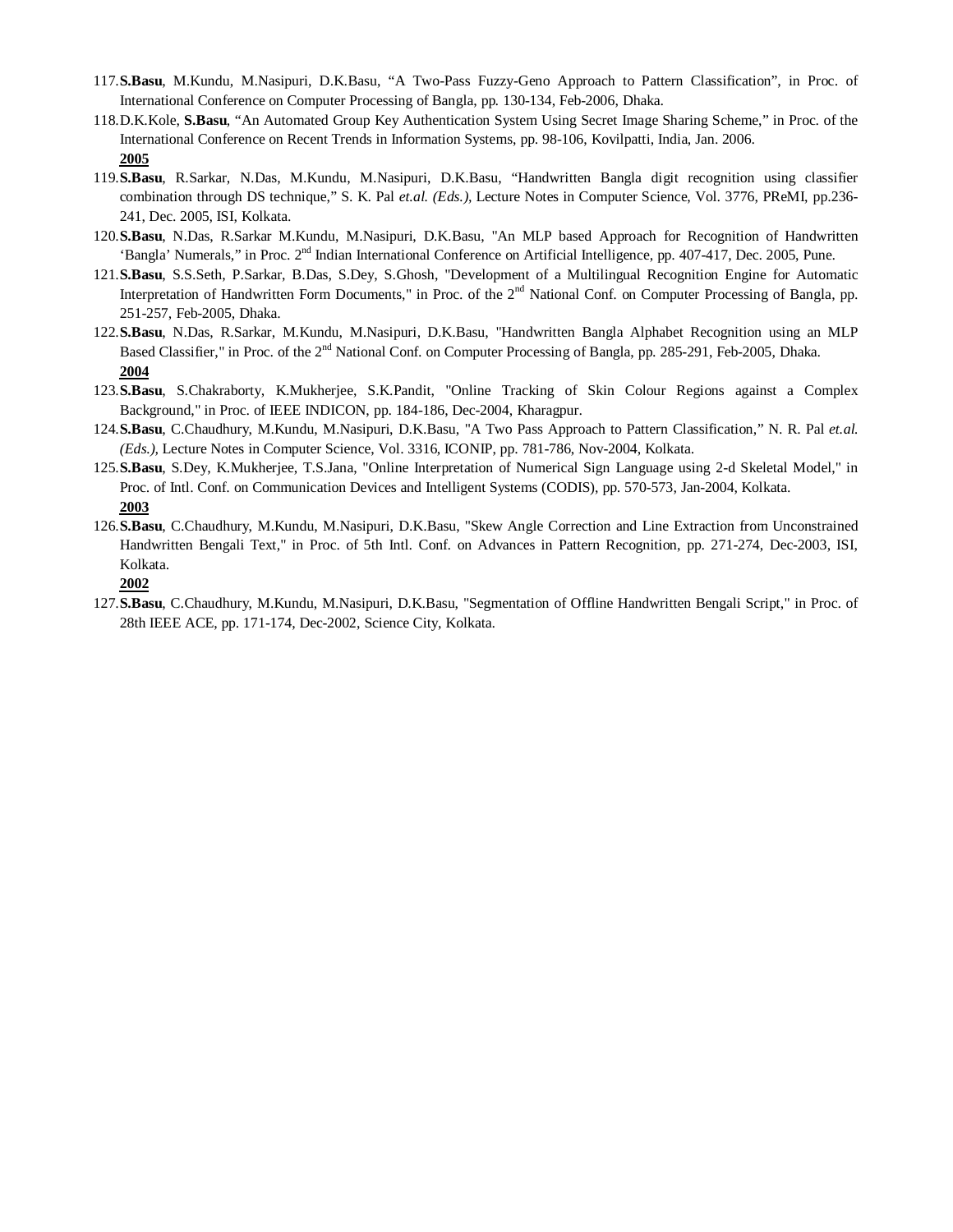# **Invited Talks/Special Lectures Delivered:**

#### **International**

- 1. "Is Fostamatinib a possible drug for COVID-19? A computational study," Rigel Pharmaceuticals, USA (via Webinar), June 05, 2020.
- 2. "Bioimage Informatics@JU Methods & Applications", Hannover Medical School, Germany, May 15, 2018
- 3. "Quantitative 2-D/3-D morphometric analysis of individual dendritic spines", Hannover Medical School, Germany, July 19, 2017.
- 4. "Multi-scale opening of conjoined fuzzy objects: theory and applications", at LORIA, University of Lorraine, France, June 7, 2016.
- 5. "Digital water flows: theory and applications", at LORIA, University of Lorraine, France, June 2, 2016.
- 6. "Pattern Recognition and Image Analysis: current research and future possibilities", at LORIA, University of Lorraine, France, May 25, 2016.
- 7. "Pattern Recognition and Digital Image Processing in Predictive Analytics", at the Faculty of Science and Technology, Bournemouth University, UK, on July 03, 2015.
- 8. Plenary talk on "Computational Predictive Models in Protein Informatics", in Advances in Molecular Modeling Conference, at ICM, Warsaw, Poland, 2013.
- 9. "Multi-scale opening of conjoined structures in shared intensity space", at Interdisciplinary Centre for Computational and Mathematical Modelling (ICM), University of Warsaw, Poland, 2012.
- 10. "Multi-Scale Topo-Morphologic Opening (MSTMO) Algorithm: Theory and Applications", at the Nencki Institute of Experimental Biology, Warsaw, Poland, 2012.
- 11. "Multi-scale opening of conjoined structures in shared intensity space", at the Interdisciplinary Centre for Computational and Mathematical Modelling (ICM), University of Warsaw, Poland, on 7th November, 2012.
- 12. "Segmentation of cerebro-vasculature in CT Angiography using multi-scale topomorphologic opening algorithm", at the Medical Image Processing Group, University of Pennsylvania, Philadelphia, USA, on 15th April 2011.
- 13. "A discussion on some applications of pattern/image analysis", at the Department of Computer Science, University at Buffalo, The State University of New York, USA, on 22nd April 2011.
- 14. "Some Techniques on different Pattern Recognition Applications", at the Interdisciplinary Centre for Computational and Mathematical Modelling (ICM), University of Warsaw, Poland, on 26th August, 2009.

### **National**

- 1. Invited Lecture on "Big Data Analytics Using Spark" at STTP on Big Data Analytics Using Soft Computing Tools at MCKVIE, on 12th October, 2020.
- 2. Invited Lecture on "Image Analytics for Business Applications" at STTP on Business Analytics at MCKVIE, on 9th October, 2020.
- 3. Keynote Lecture on "A computational approach to drug repurposing for COVID-19 treatment" at I3CS-2020 at the Department of IT, North Eastern Hill University, Shillong, India, 10th to 11th August 2020.
- 4. Invited Webinar on "Computational Contributions to COVID-19 Drug Discovery", organized by the Department of Computer Science and Engineering, University Visvesvaraya College of Engineering (UVCE), Bangalore University, Bangalore, Karnataka, via Webinar on 18th July 2020.
- 5. Panel Discussion on "Is Data science and AI the Future of Statistics?" at St. Xavier's College, Kolkata, on 14th March, 2020.
- 6. Invited Talk at the Ichapur Gun Shell Factory at the 02 days Awareness Training on 'Industry 4.0' on July 04, 2019.
- 7. Invited talk in the TEQIP sponsored one day seminar "Biomedical Engineering in Human Welfare" on 3rd August, 2018, arranged by the School of Bioscience and Engineering, Jadavpur University.
- 8. Invited talk at the three day Workshop on EMERGING TRENDS OF INFORMATION TECHNOLOGY (ETIT-2018) from 21 March to 23 March 2018, at Asutosh College second campus.
- 9. Guest Speaker at the 1<sup>st</sup> National Students Computing Conference on 21-22 April 2018 organized by Department of Computer Science and Engineering of VSSUT Burla.
- 10. Invited Speaker at Technology Awareness Programme, jointly conducted by IEEE Region10 Students Activities Committee, IEEE Computer Society and IEEE Chapter of Institute of Engineering and Management (IEM), Kolkata., 8<sup>th</sup> September 2017.
- 11. Invited Speaker at workshop on "Applications of Machine Learning" at NIT, Silchar, March 21, 2017.
- 12. Invited Speaker at workshop on "Image Processing and Advanced Computing" in technical collaboration with Computer Chapter, IEEE, Kolkata section, at MAKAUT, W.B., 15th March, 2017.